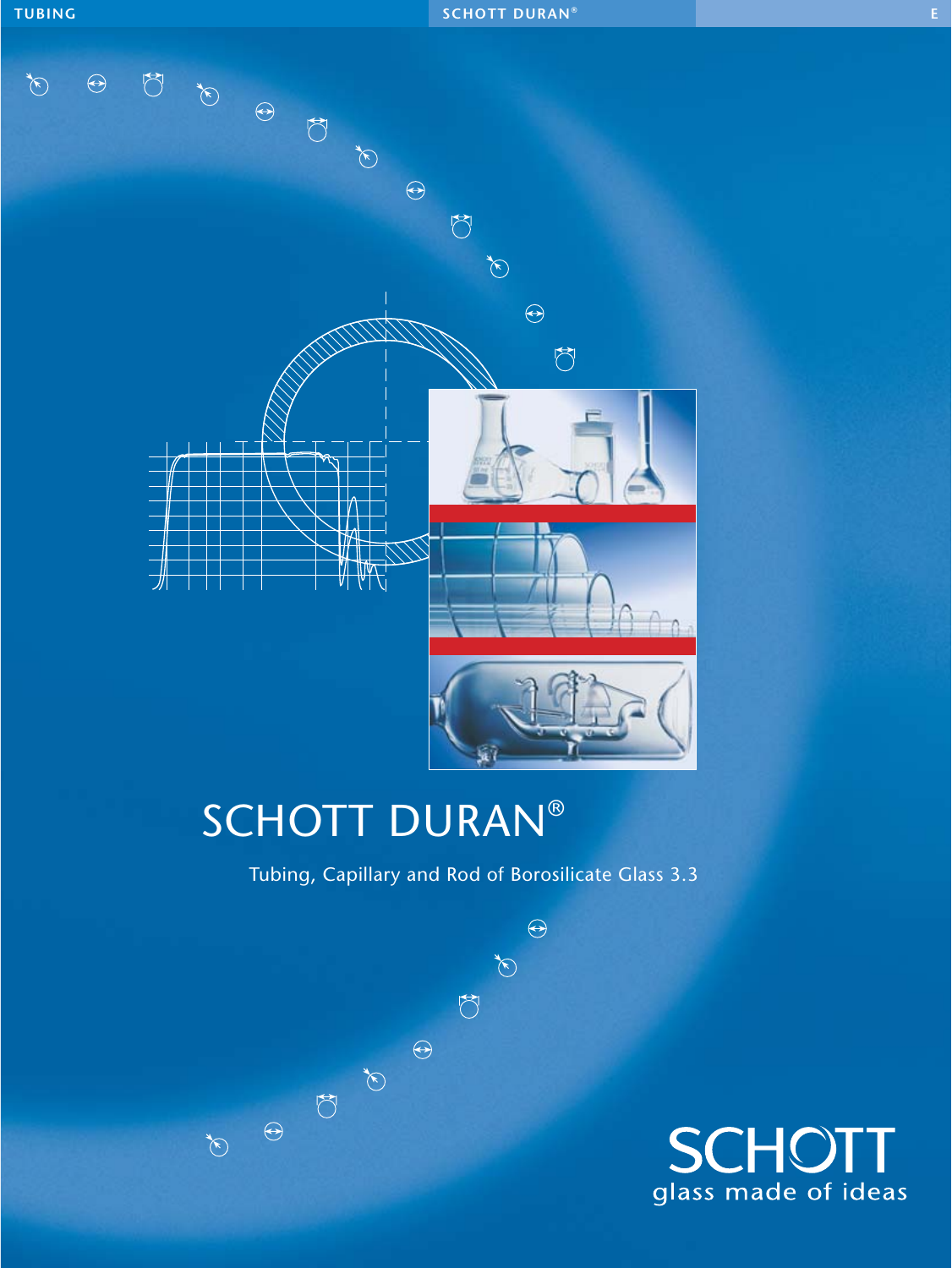



| <b>Outside Diameter Wall Thickness</b> |                                                    | Weight per Length<br>(Length approx. 1500 mm) |                    | <b>Carton Contents</b> |
|----------------------------------------|----------------------------------------------------|-----------------------------------------------|--------------------|------------------------|
| mm                                     | mm                                                 | g                                             | Number<br>of Tubes | Weight<br>approx. kg   |
| ±0.15                                  | $0.7 \pm 0.04$                                     | 17                                            | 941                | 16.0                   |
| $4_{\pm 0.15}$                         | $0.8 \pm 0.04$                                     | 27                                            | 555                | 15.0                   |
| $\blacktriangleleft$<br>±0.15          | $0.8 \pm 0.04$                                     | 35                                            | 343                | 12.0                   |
| $6 \pm 0.15$                           | $1.0 \pm 0.04$<br>$1.5 \pm 0.10$                   | 53<br>71                                      | 245<br>211         | 13.0<br>15.0           |
| $\mathbb{Z}$<br>±0.15                  | $1.0 \pm 0.04$<br>$1.5 \pm 0.10$                   | 63<br>87                                      | 190<br>172         | 12.0<br>15.0           |
| $8_{\pm 0.15}$                         | $1.0 \pm 0.04$<br>$1.5 \pm 0.10$                   | 74<br>102                                     | 149<br>147         | 11.0<br>15.0           |
| 9<br>±0.15                             | $1.0 \pm 0.04$<br>$1.5 \pm 0.10$                   | 84<br>118                                     | 119<br>119         | 10.0<br>14.0           |
| 10<br>±0.15                            | $1.0 \pm 0.04$<br>$1.5 \pm 0.10$<br>2.2 $\pm 0.15$ | 95<br>134<br>180                              | 95<br>90<br>56     | 9.0<br>12.0<br>10.0    |
| 11<br>±0.20                            | $1.0 \pm 0.04$<br>$1.5 \pm 0.10$<br>2.2 $\pm 0.15$ | 105<br>150<br>203                             | 86<br>73<br>42     | 9.0<br>11.0<br>8.5     |
| $12 \pm 0.20$                          | $1.0 \pm 0.04$<br>$1.5 \pm 0.10$<br>2.2 $\pm 0.15$ | 116<br>165<br>226                             | 130<br>67<br>42    | 15.0<br>11.0<br>9.5    |
| ±0.20                                  | $1.0 \pm 0.04$<br>$1.5 \pm 0.10$<br>2.2 $\pm 0.15$ | 126<br>181<br>250                             | 119<br>55<br>36    | 15.0<br>10.0<br>9.0    |

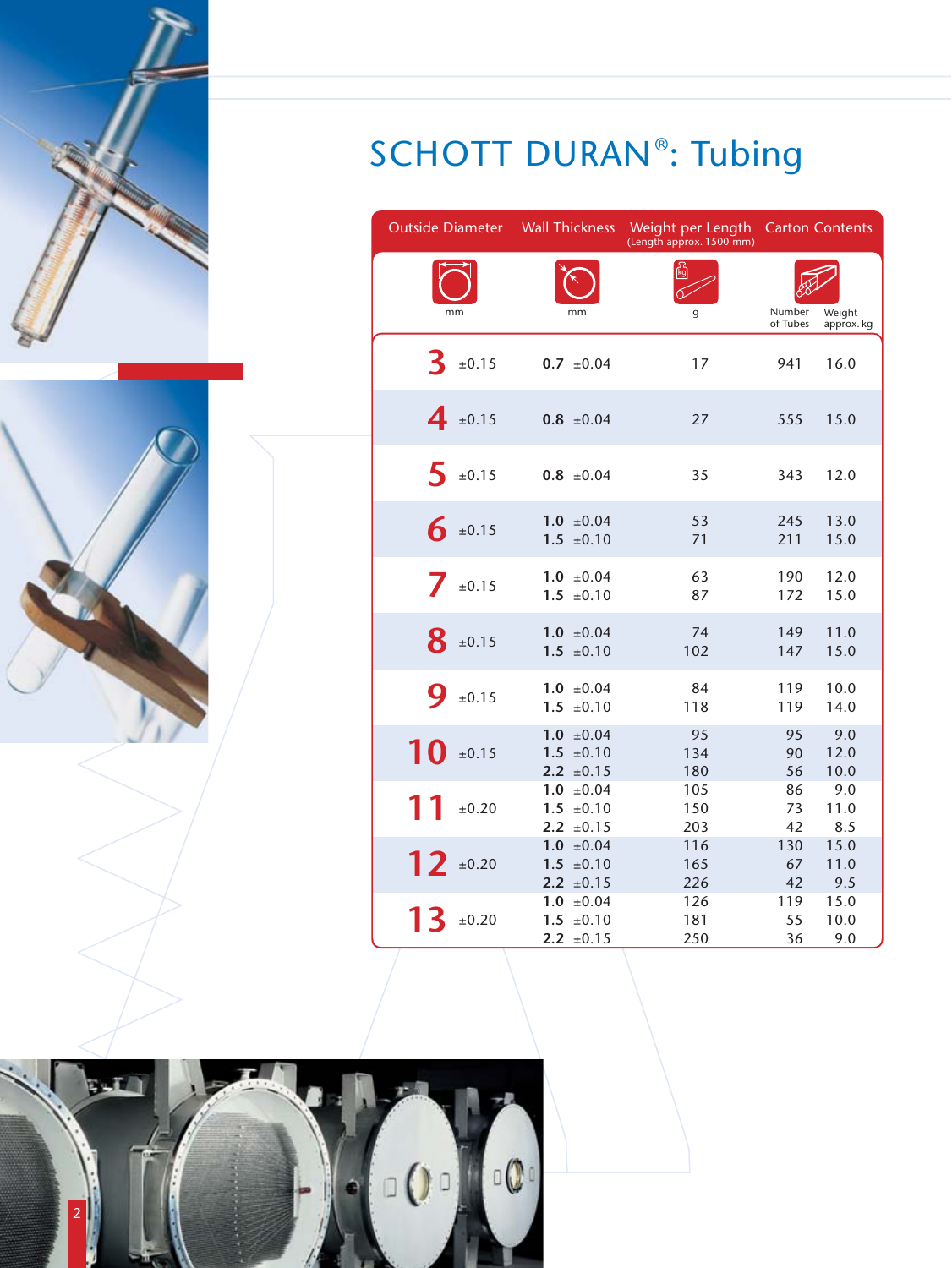| <b>Outside Diameter</b> | <b>Wall Thickness</b>            | Weight per Length<br>(Length approx. 1500 mm) |                    | <b>Carton Contents</b> |
|-------------------------|----------------------------------|-----------------------------------------------|--------------------|------------------------|
|                         |                                  |                                               |                    |                        |
| mm                      | mm                               | g                                             | Number<br>of Tubes | Weight<br>approx. kg   |
|                         | $1.0 \pm 0.04$                   | 137                                           | 110                | 15.0                   |
| $14 \pm 0.20$           | $1.5 \pm 0.10$                   | 197                                           | 46                 | 9.0                    |
|                         | $2.2 \pm 0.15$                   | 273                                           | 30                 | 8.2                    |
| $15 \pm 0.20$           | $1.2 \pm 0.05$                   | 174<br>250                                    | 86<br>56           | 15.0<br>14.0           |
|                         | $1.8 \pm 0.10$<br>$2.5 \pm 0.15$ | 328                                           | 25                 | 8.2                    |
|                         | $1.2 \pm 0.05$                   | 187                                           | 81                 | 15.0                   |
| $16 \pm 0.20$           | $1.8 \pm 0.10$                   | 268                                           | 49                 | 13.1                   |
|                         | $2.5 \pm 0.15$                   | 354                                           | 25                 | 8.8                    |
|                         | $1.2 \pm 0.05$                   | 199                                           | 75                 | 15.0                   |
| 17 $\pm 0.20$           | $1.8 \pm 0.10$                   | 287                                           | 49                 | 14.0                   |
|                         | $2.5 \pm 0.15$                   | 381                                           | 25                 | 9.5                    |
|                         | $1.2 \pm 0.05$                   | 212                                           | 66                 | 14.0                   |
| $18$ ±0.20              | $1.8 \pm 0.10$                   | 306                                           | 49                 | 15.0                   |
|                         | $2.5 \pm 0.15$                   | 407                                           | 20                 | 8.1                    |
|                         | $1.2 \pm 0.05$                   | 224                                           | 63                 | 14.0                   |
| $19 \pm 0.20$           | $1.8 \pm 0.10$                   | 325                                           | 42                 | 13.7                   |
|                         | $2.5 \pm 0.15$                   | 433                                           | 36                 | 15.6                   |
|                         | $1.2 \pm 0.05$                   | 237                                           | 55                 | 13.0                   |
| $20$ ±0.25              | $1.8 \pm 0.10$                   | 344                                           | 36                 | 12.4                   |
|                         | $2.5 \pm 0.15$                   | 460                                           | 20                 | 9.2                    |
|                         | $1.2 \pm 0.05$                   | 262                                           | 42                 | 11.0                   |
| $22$ ±0.25              | $1.8 \pm 0.10$                   | 382                                           | 30                 | 11.5                   |
|                         | $2.5 \pm 0.15$                   | 512                                           | 30                 | 15.4                   |
| $24$ ±0.25              | $1.2 \pm 0.05$<br>$1.8 \pm 0.10$ | 287<br>420                                    | 36<br>25           | 10.3<br>10.5           |
|                         | $2.5 \pm 0.15$                   | 565                                           | 25                 | 14.0                   |
|                         | $1.4 \pm 0.05$                   | 362                                           | 30                 | 10.9                   |
| $26 \pm 0.25$           | $2.0 \pm 0.10$                   | 504                                           | 25                 | 12.6                   |
|                         | $2.8 \pm 0.15$                   | 682                                           | 12                 | 8.2                    |
|                         | $1.4 \pm 0.05$                   | 391                                           | 25                 | 9.8                    |
| $28 \pm 0.25$           | $2.0 \pm 0.10$                   | 546                                           | 20                 | 11.0                   |
|                         | $2.8 \pm 0.15$                   | 741                                           | 20                 | 14.8                   |

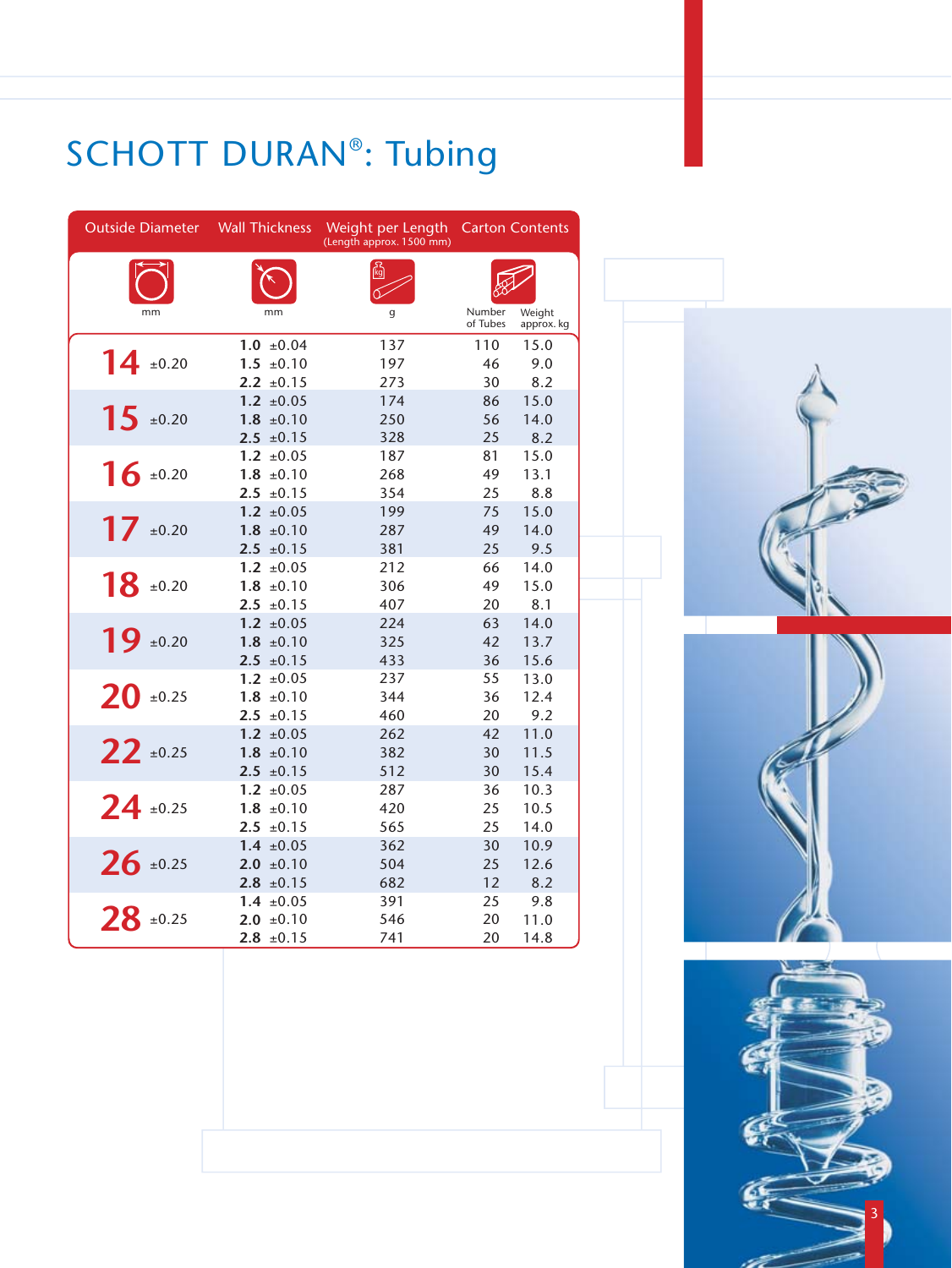

4

| <b>Outside Diameter</b> | <b>Wall Thickness</b>            | Weight per Length<br>(Length approx. 1500 mm) |                    | <b>Carton Contents</b> |
|-------------------------|----------------------------------|-----------------------------------------------|--------------------|------------------------|
|                         |                                  |                                               |                    |                        |
| mm                      | mm                               | g                                             | Number<br>of Tubes | Weight<br>approx. kg   |
|                         | $1.4 \pm 0.10$                   | 421                                           | 36                 | 15.2                   |
| 30<br>±0.40             | $2.0 \pm 0.15$<br>$2.8 \pm 0.20$ | 588<br>800                                    | 16<br>16           | 9.4<br>12.8            |
|                         | $1.4 \pm 0.10$                   | 450                                           | 25                 | 11.3                   |
| $32 \pm 0.40$           | $2.0 \pm 0.15$                   | 630                                           | 16                 | 10.1                   |
|                         | $2.8 \pm 0.20$                   | 859                                           | 16                 | 13.8                   |
| $33 \pm 0.40$           | $2.0 \pm 0.15$                   | 651                                           | 25                 | 16.2                   |
|                         | $1.4 \pm 0.10$                   | 479                                           | 25                 | 12.1                   |
| $34 \pm 0.40$           | $2.0 \pm 0.15$                   | 672                                           | 16                 | 10.8                   |
|                         | $2.8 \pm 0.20$                   | 918                                           | 16                 | 14.8                   |
| $36 \pm 0.45$           | $1.4 \pm 0.10$<br>$2.0 \pm 0.15$ | 509<br>714                                    | 25<br>25           | 12.6<br>18.0           |
|                         | $2.8 \pm 0.20$                   | 976                                           | 12                 | 11.7                   |
|                         | $1.4 \pm 0.10$                   | 538                                           | 20                 | 10.8                   |
| $38$ ±0.45              | $2.0 \pm 0.15$                   | 756                                           | 20                 | 15.0                   |
|                         | $2.8 \pm 0.20$                   | 1035                                          | 9                  | 9.4                    |
|                         | $1.6 \pm 0.10$                   | 645                                           | 16                 | 10.2                   |
| 40<br>±0.60             | $2.3 \pm 0.20$                   | 911                                           | 16                 | 14.6                   |
|                         | 3.2 $\pm 0.30$                   | 1237                                          | 9                  | 11.2                   |
|                         | $5.0 \pm 0.40$                   | 1838                                          | 9<br>16            | 16.5                   |
|                         | $1.6 \pm 0.10$<br>$2.3 \pm 0.20$ | 679<br>959                                    | 16                 | 10.9<br>15.3           |
| $42 \pm 0.60$           | 3.2 $\pm 0.30$                   | 1304                                          | 9                  | 11.7                   |
|                         | $1.6 \pm 0.10$                   | 713                                           | 16                 | 11.4                   |
| $44 \pm 0.60$           | $2.3 \pm 0.20$                   | 1007                                          | 16                 | 16.0                   |
|                         | 3.2 $\pm 0.30$                   | 1371                                          | 9                  | 12.4                   |
| $45 \pm 0.70$           | 5.0 $\pm 0.40$                   | 2101                                          | 9                  | 18.9                   |
|                         | $1.6 \pm 0.10$                   | 746                                           | 16                 | 11.9                   |
| $46 \pm 0.70$           | $2.3 \pm 0.20$                   | 1056                                          | 9                  | 9.5                    |
|                         | 3.2 $\pm 0.30$                   | 1439                                          | 9                  | 13.0                   |



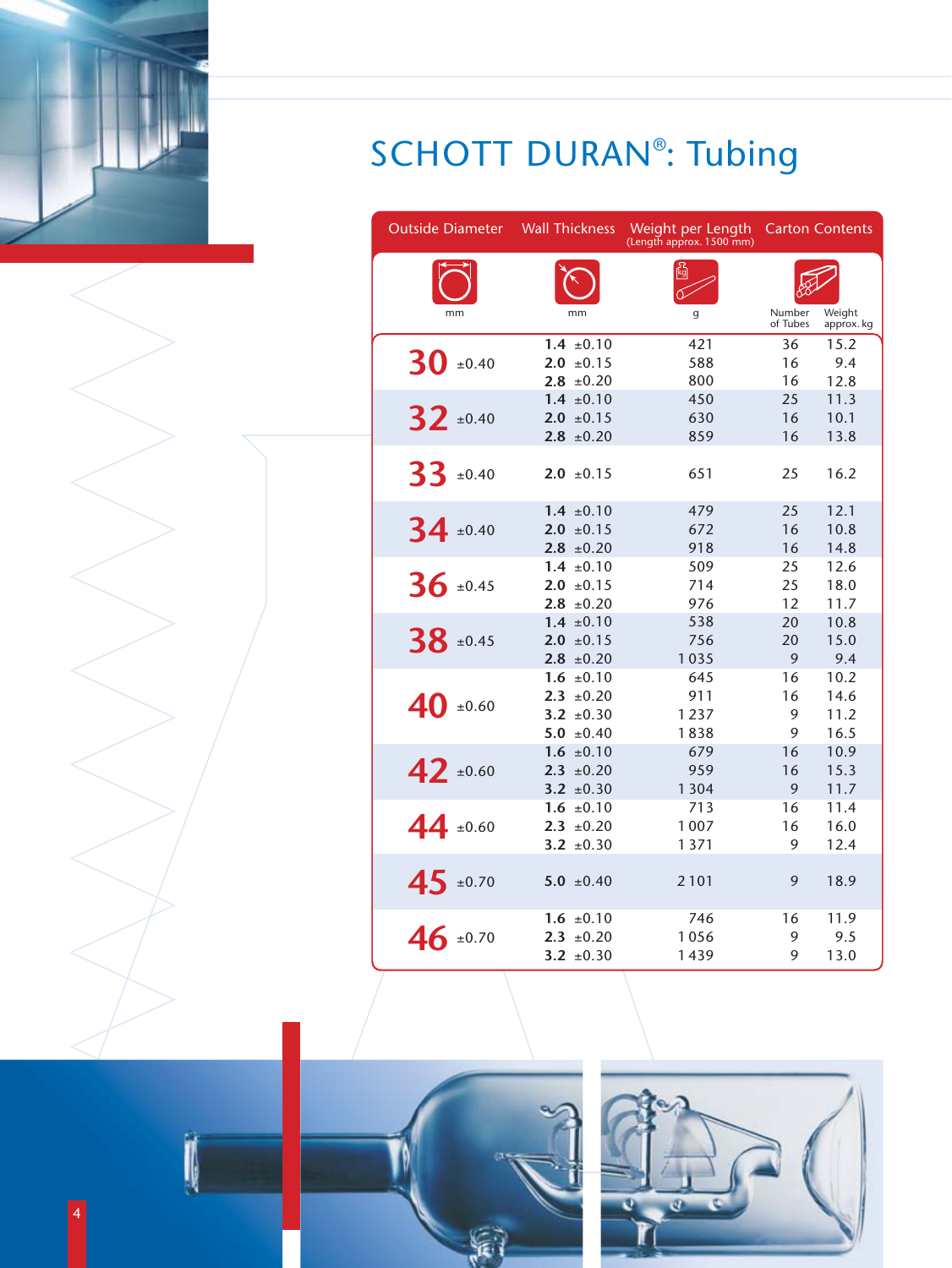

| <b>Outside Diameter</b> | <b>Wall Thickness</b> | Weight per Length<br>(Length approx. 1500 mm) |                    | <b>Carton Contents</b> |
|-------------------------|-----------------------|-----------------------------------------------|--------------------|------------------------|
|                         |                       |                                               |                    |                        |
| mm                      | mm                    | g                                             | Number<br>of Tubes | Weight<br>approx. kg   |
|                         | $1.6 \pm 0.10$        | 780                                           | 16                 | 12.4                   |
| $48 \pm 0.70$           | $2.3 \pm 0.20$        | 1104                                          | 16                 | 17.6                   |
|                         | 3.2 $\pm 0.30$        | 1506                                          | 6                  | 9.0                    |
|                         | $1.8 \pm 0.15$        | 911                                           | 12                 | 10.9                   |
|                         | $2.5 \pm 0.20$        | 1 2 4 7                                       | 12                 | 15.0                   |
| $50$ ±0.70              | 3.5 $\pm 0.30$        | 1709                                          | 12                 | 20.5                   |
|                         | 5.0 $\pm 0.40$        | 2 3 6 3                                       | 6                  | 14.1                   |
|                         | $7.0 \pm 0.60$        | 3161                                          | 6                  | 19.0                   |
|                         | 9.0 $\pm 0.70$        | 3876                                          | 6                  | 23.2                   |
|                         | $1.8 \pm 0.15$        | 949                                           | 9                  | 8.5                    |
| $52$ ±0.80              | $2.5 \pm 0.20$        | 1 3 0 0                                       | 9                  | 11.7                   |
|                         | 3.5 $\pm 0.30$        | 1783                                          | 9                  | 16.0                   |
|                         | $1.8 \pm 0.15$        | 987                                           | 9                  | 8.9                    |
| $54 \pm 0.80$           | $2.5 \pm 0.20$        | 1 3 5 2                                       | 9                  | 12.2                   |
|                         | 3.5 $\pm 0.30$        | 1856                                          | 9                  | 16.7                   |
| $55 \pm 0.80$           | $5.0 \pm 0.40$        | 2626                                          | $\overline{4}$     | 10.5                   |
|                         | $1.8 \pm 0.15$        | 1025                                          | 9                  | 9.2                    |
| $56 \pm 0.80$           | $2.5 \pm 0.20$        | 1405                                          | 9                  | 12.6                   |
|                         | 3.5 $\pm 0.30$        | 1930                                          | 9                  | 17.5                   |
|                         | $1.8 \pm 0.15$        | 1063                                          | 9                  | 9.6                    |
| 58 ±0.80                | $2.5 \pm 0.20$        | 1457                                          | 9                  | 13.1                   |
|                         | 3.5 $\pm 0.30$        | 2004                                          | 9                  | 18.0                   |
|                         | $2.2 \pm 0.20$        | 1 3 3 6                                       | 9                  | 12.0                   |
|                         | 3.2 $\pm 0.25$        | 1910                                          | 9                  | 17.2                   |
| $60$ ±0.90              | 4.2 $\pm 0.40$        | 2462                                          | $\overline{4}$     | 9.8                    |
|                         | 5.0 $\pm 0.40$        | 2888                                          | $\overline{4}$     | 11.5                   |
|                         | 7.0 $\pm 0.60$        | 3897                                          | 4                  | 15.6                   |
|                         | 9.0 $\pm 0.70$        | 4821                                          | $\overline{4}$     | 19.3                   |
|                         | $2.2 \pm 0.20$        | 1451                                          | 8                  | 11.7                   |
| $65$ ±0.90              | 3.2 $\pm 0.25$        | 2077                                          | 4                  | 8.3                    |
|                         | 4.2 $\pm 0.40$        | 2682                                          | 4                  | 10.7                   |
|                         | 5.0 $\pm 0.40$        | 3151                                          | $\overline{4}$     | 12.6                   |



80

20

5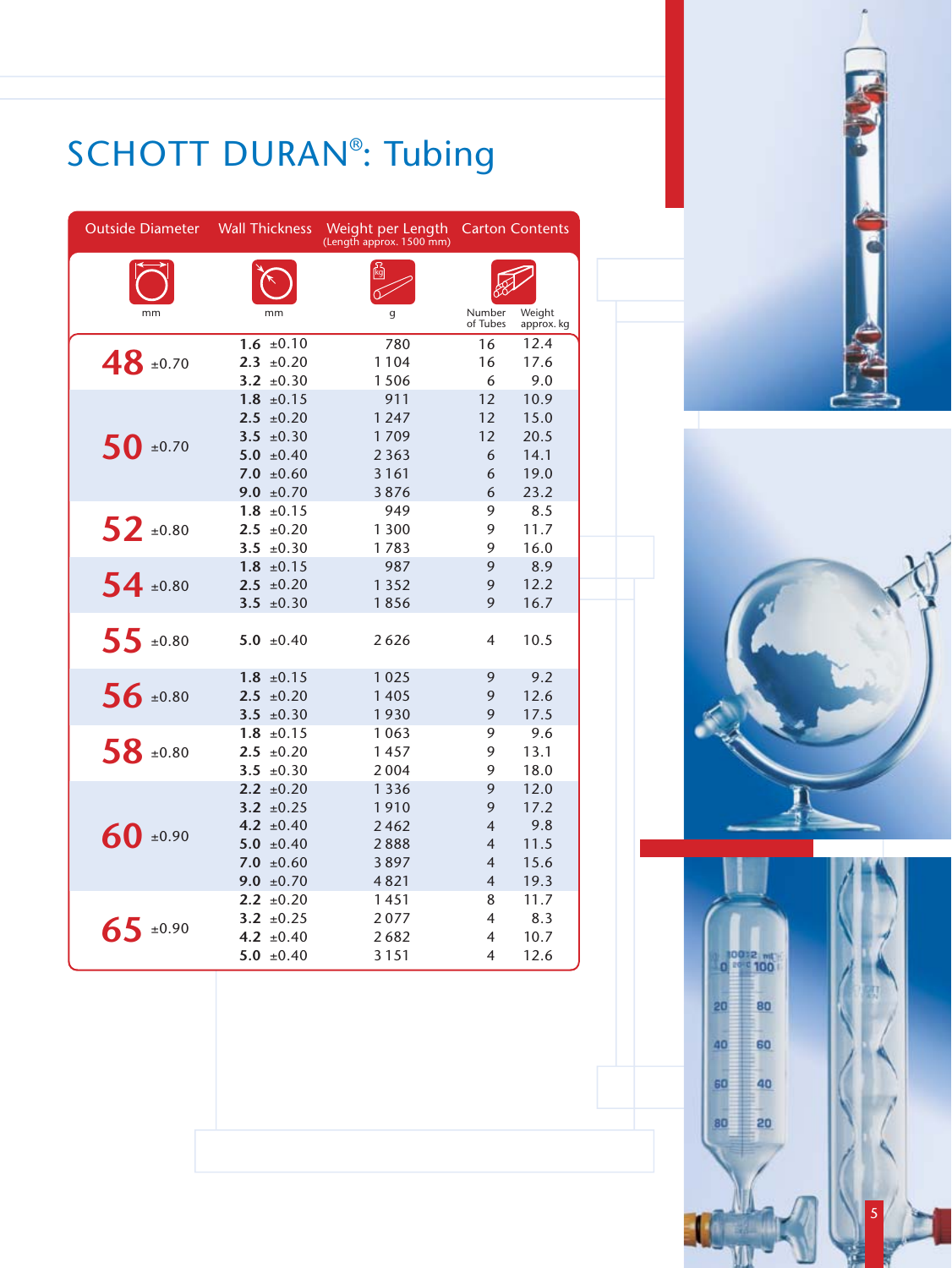| <b>Outside Diameter</b> | <b>Wall Thickness</b>        | Weight per Length<br>(Length approx. 1500 mm) |                                  | <b>Carton Contents</b> |
|-------------------------|------------------------------|-----------------------------------------------|----------------------------------|------------------------|
| mm                      | mm                           | g                                             | Number                           | Weight                 |
|                         |                              |                                               | of Tubes                         | approx. kg             |
|                         | 2.2<br>±0.20                 | 1567                                          | 8                                | 12.5                   |
|                         | 3.2<br>$\pm 0.25$            | 2 2 4 5                                       | 4                                | 9.0                    |
| 70<br>±1.00             | 4.2<br>±0.40                 | 2903                                          | 4                                | 11.6                   |
|                         | 5.0<br>±0.40                 | 3414                                          | 4                                | 13.6                   |
|                         | 7.0<br>±0.60                 | 4632                                          | $\overline{4}$                   | 18.5                   |
|                         | 9.0<br>±0.70                 | 5766                                          | 4                                | 23.1                   |
|                         | 2.2<br>±0.20                 | 1682                                          | 8                                | 13.5                   |
| 75<br>±1.00             | 3.2<br>±0.25                 | 2413                                          | $\overline{4}$                   | 9.7<br>12.5            |
|                         | 4.2<br>±0.40<br>5.0<br>±0.40 | 3123<br>3676                                  | $\overline{4}$<br>$\overline{4}$ | 14.7                   |
|                         | 2.5<br>±0.20                 | 2035                                          | 4                                | 8.2                    |
|                         | 3.5<br>±0.30                 | 2812                                          | 4                                | 11.3                   |
| 80<br>±1.30             | 5.0<br>±0.50                 | 3939                                          | 4                                | 15.8                   |
|                         | ±0.80<br>9.0                 | 6712                                          | 4                                | 26.8                   |
|                         | 2.5<br>±0.20                 | 2166                                          | $\overline{4}$                   | 8.7                    |
| 85<br>±1.30             | 3.5<br>±0.30                 | 2996                                          | $\overline{4}$                   | 12.0                   |
|                         | 5.0<br>±0.50                 | 4 2 0 1                                       | $\overline{4}$                   | 16.8                   |
|                         | 2.5<br>±0.20                 | 2298                                          | $\overline{4}$                   | 9.2                    |
|                         | 3.5<br>±0.30                 | 3180                                          | 4                                | 12.7                   |
| 90<br>±1.30             | 5.0<br>±0.50                 | 4464                                          | $\overline{4}$                   | 17.9                   |
|                         | 7.0<br>±0.70                 | 6102                                          | 3                                | 18.3                   |
|                         | 9.0<br>±0.80                 | 7657                                          | 3                                | 23.0                   |
|                         | 2.5<br>±0.20                 | 2429                                          | $\overline{4}$                   | 9.7                    |
| 95<br>±1.50             | ±0.30<br>3.5                 | 3 3 6 4                                       | $\overline{4}$                   | 13.4                   |
|                         | 5.0<br>±0.50                 | 4726                                          | $\overline{4}$                   | 18.9                   |
|                         | ±0.20<br>2.5                 | 2560                                          | 4                                | 10.3                   |
|                         | ±0.20<br>3.0                 | 3056                                          | 4                                | 12.1                   |
| 100<br>±1.50            | ±0.30<br>3.5                 | 3547                                          | 3                                | 10.7                   |
|                         | ±0.50<br>5.0                 | 4989                                          | $\overline{3}$                   | 15.0                   |
|                         | 7.0<br>±0.70                 | 6838                                          | 3                                | 20.5                   |
|                         | 9.0<br>±0.80                 | 8602                                          | 3                                | 25.8                   |
| 105<br>±1.70            | ±0.40<br>3.0                 | 3 2 1 4                                       | 3                                | 9.6                    |
|                         | ±0.70<br>5.0                 | 5 2 5 2                                       | 3                                | 15.8                   |

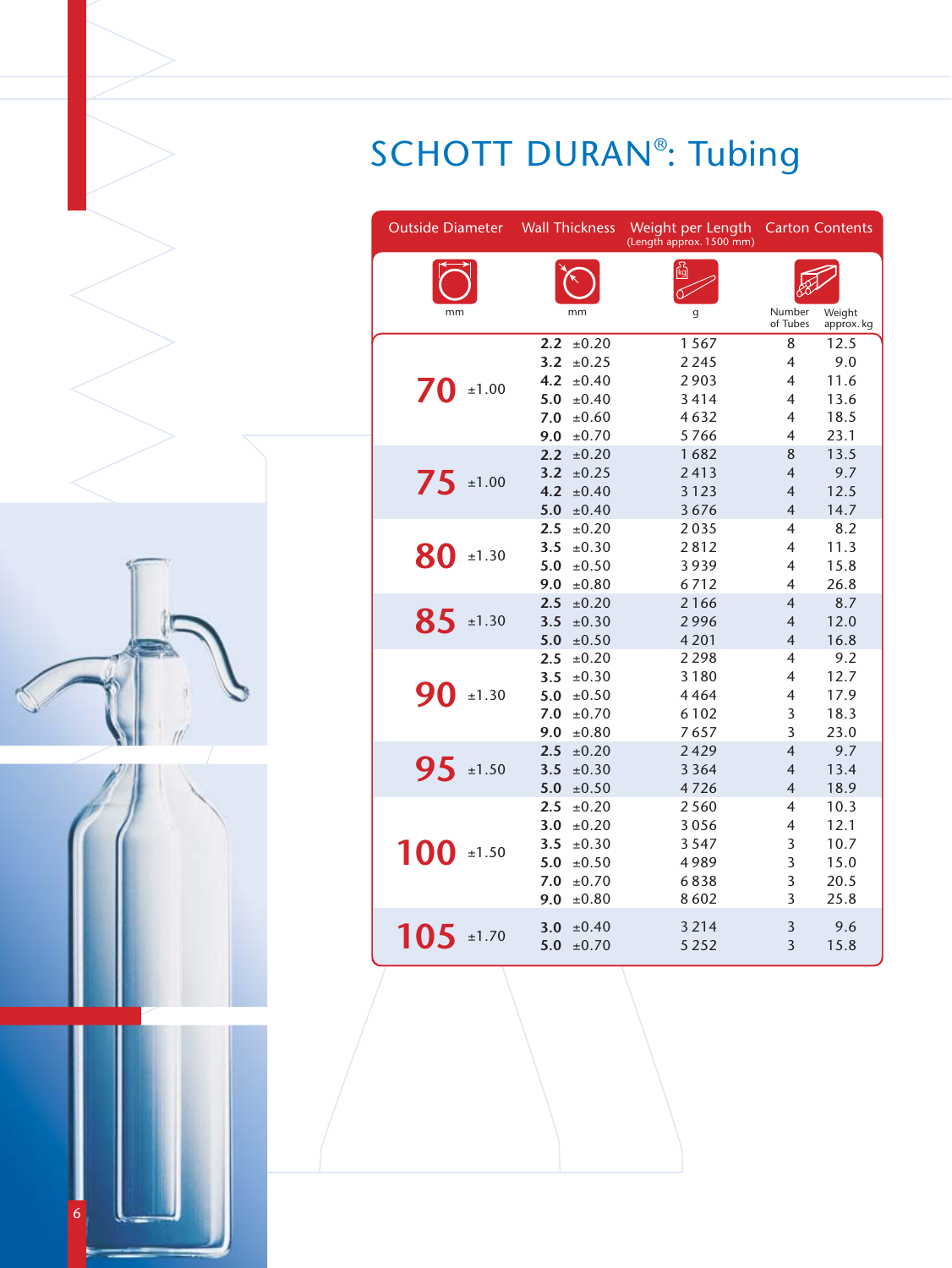

| <b>Outside Diameter</b> |       | <b>Wall Thickness</b>            | Weight per Length<br>(Length approx. 1500 mm) |                                  | <b>Carton Contents</b> |
|-------------------------|-------|----------------------------------|-----------------------------------------------|----------------------------------|------------------------|
| mm                      |       | mm                               | g                                             | Number                           | Weight                 |
|                         |       | 3.0 $\pm 0.50$                   | 3 3 7 2                                       | of Tubes<br>3                    | approx. kg<br>10.1     |
| 110                     | ±1.70 | 5.0 $\pm 0.70$                   | 5514                                          | 3                                | 16.5                   |
|                         |       | $7.0 \pm 0.80$                   | 7573                                          | 3                                | 22.7                   |
|                         |       | 3.0 $\pm 0.50$                   | 3529                                          | $\overline{4}$                   | 14.1                   |
| 115                     | ±1.70 | 5.0 $\pm 0.70$                   | 5777                                          | $\overline{2}$                   | 11.6                   |
|                         |       | $7.0 \pm 0.80$<br>3.0 $\pm 0.50$ | 7940<br>3687                                  | $\overline{2}$<br>$\overline{4}$ | 15.9<br>14.7           |
|                         |       | 5.0 $\pm 0.70$                   | 6039                                          | $\overline{2}$                   | 12.1                   |
| 120                     | ±1.70 | $7.0 \pm 0.80$                   | 8 3 0 8                                       | $\overline{2}$                   | 16.6                   |
|                         |       | 9.0 $\pm 0.90$                   | 10493                                         | $\overline{2}$                   | 21.0                   |
|                         |       | 5.0 $\pm 0.70$                   | 6302                                          | $\overline{2}$                   | 12.6                   |
| 125                     | ±1.70 | 9.0 $\pm 0.90$                   | 10965                                         | $\overline{2}$                   | 21.9                   |
|                         |       |                                  |                                               |                                  |                        |
|                         |       | 3.0 $\pm 0.60$                   | 4002                                          | 4                                | 16.0                   |
| <b>130</b>              | ±1.80 | $5.0 \pm 0.70$<br>$7.0 \pm 0.90$ | 6565<br>9043                                  | $\overline{2}$<br>$\overline{2}$ | 13.1<br>18.1           |
|                         |       | 9.0 $\pm 0.90$                   | 11438                                         | $\overline{2}$                   | 22.9                   |
|                         |       |                                  |                                               |                                  |                        |
| 135                     | ±1.80 | $5.0 \pm 0.70$<br>$7.0 \pm 0.90$ | 6827<br>9411                                  | $\overline{2}$<br>$\overline{2}$ | 13.7<br>18.8           |
|                         |       |                                  |                                               |                                  |                        |
|                         |       | 3.0 $\pm 0.60$                   | 4317                                          | 4                                | 17.3                   |
| 140                     | ±1.90 | $5.0 \pm 0.70$                   | 7090<br>9779                                  | $\overline{2}$<br>$\overline{2}$ | 14.2<br>19.6           |
|                         |       | $7.0 \pm 0.90$                   |                                               |                                  |                        |
| 145                     | ±1.90 | 5.0 $\pm 0.70$                   | 7352                                          | $\overline{2}$                   | 14.7                   |
|                         |       |                                  |                                               |                                  |                        |
|                         |       | 3.0 $\pm 0.60$                   | 4632                                          | $\overline{2}$                   | 9.3                    |
| 150                     | ±2,00 | 5.0 $\pm 0.70$                   | 7615                                          | $\overline{2}$                   | 15.2                   |
|                         |       | $7.0 \pm 0.90$                   | 10514                                         | $\overline{2}$                   | 21.0                   |
|                         |       | 9.0 $\pm 1.00$                   | 13329                                         | $\overline{2}$                   | 26.7                   |
|                         |       |                                  |                                               |                                  |                        |
| 155                     | ±2.00 | 5.0 $\pm 0.70$                   | 7877                                          | $\overline{2}$                   | 15.8                   |
|                         |       |                                  |                                               |                                  |                        |



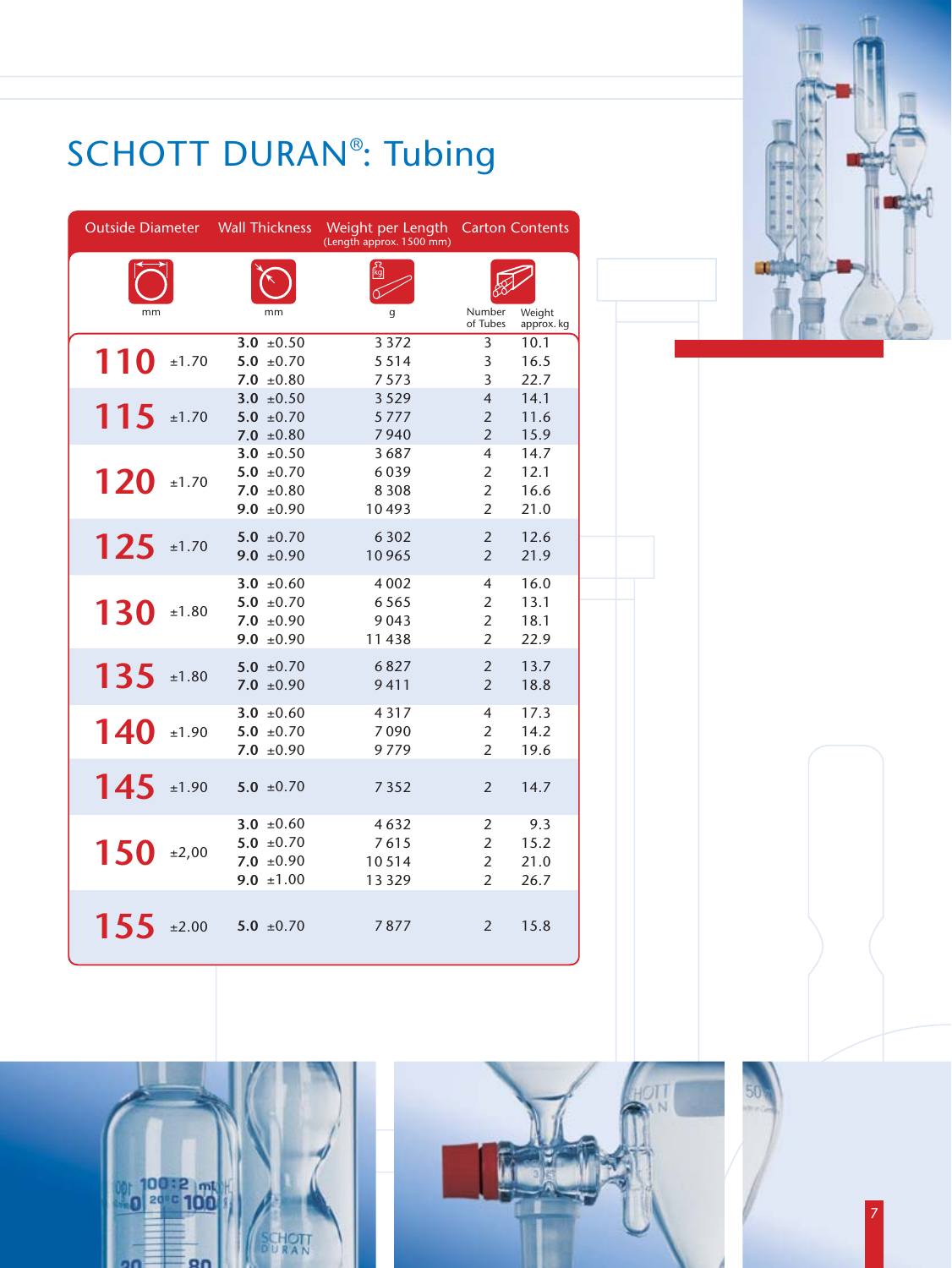





| <b>Outside Diameter</b> | <b>Wall Thickness</b>                              | Weight per Length<br>(Length approx. 1500 mm) |                                  | <b>Carton Contents</b> |
|-------------------------|----------------------------------------------------|-----------------------------------------------|----------------------------------|------------------------|
| mm                      | mm                                                 | g                                             | Number<br>of Tubes               | Weight<br>approx. kg   |
| 160<br>±2.00            | 5.0 $\pm 0.70$<br>$7.0 \pm 1.00$                   | 8140<br>11 249                                | $\overline{2}$<br>$\mathfrak{p}$ | 16.3<br>22.5           |
| 165<br>±2.00            | 5.0 $\pm 0.70$<br>7.0 $\pm 1.00$                   | 8403<br>11617                                 | 2<br>$\overline{2}$              | 16.8<br>23.2           |
| 170<br>±2.00            | $5.0 \pm 0.70$<br>$7.0 \pm 1.00$<br>9.0 $\pm$ 1.10 | 8665<br>11984<br>15219                        | 2<br>2<br>1                      | 17.3<br>24.0<br>15.2   |
| 180<br>±2.20            | 5.0 $\pm 0.70$<br>7.0 $\pm 1.00$<br>$9.0 \pm 1.20$ | 9190<br>12720<br>16165                        | 1<br>1<br>1                      | 9.2<br>12.7<br>16.2    |
| 190<br>±2.30            | $5.0 \pm 0.80$<br>$7.0 \pm 1.00$                   | 9716<br>13455                                 | 1<br>1                           | 9.7<br>13.5            |
| 200<br>±2.40            | $5.0 \pm 0.80$<br>7.0 $\pm 1.00$<br>9.0 $\pm$ 1.20 | 10 241<br>14190<br>18055                      | 1<br>1<br>1                      | 10.2<br>14.2<br>18.1   |
| 215<br>±2.50            | $7.0 \pm 1.10$<br>$9.0 \pm 1.20$                   | 15 2 9 3<br>19473                             | 1<br>1                           | 15.3<br>19.5           |
| 225<br>±2.70            | $7.0 \pm 1.10$<br>9.0 $\pm 1.30$                   | 16028<br>20418                                | 1<br>1                           | 16.0<br>20.4           |
| 240<br>±2.90            | $9.0 \pm 1.30$                                     | 21836                                         | 1                                | 21.8                   |
| 250<br>±3.00            | $5.0 \pm 0.80$<br>$7.0 \pm 1.10$<br>9.0 $\pm$ 1.30 | 12867<br>17866<br>22782                       | 1<br>1<br>1                      | 12.9<br>17.9<br>22.8   |
| 270<br>±3.00            | 5.0 $\pm 0.80$<br>$7.0 \pm 1.10$<br>9.0 $\pm 1.30$ | 13917<br>19337<br>24 672                      | 1<br>1<br>1                      | 13.9<br>19.3<br>24.7   |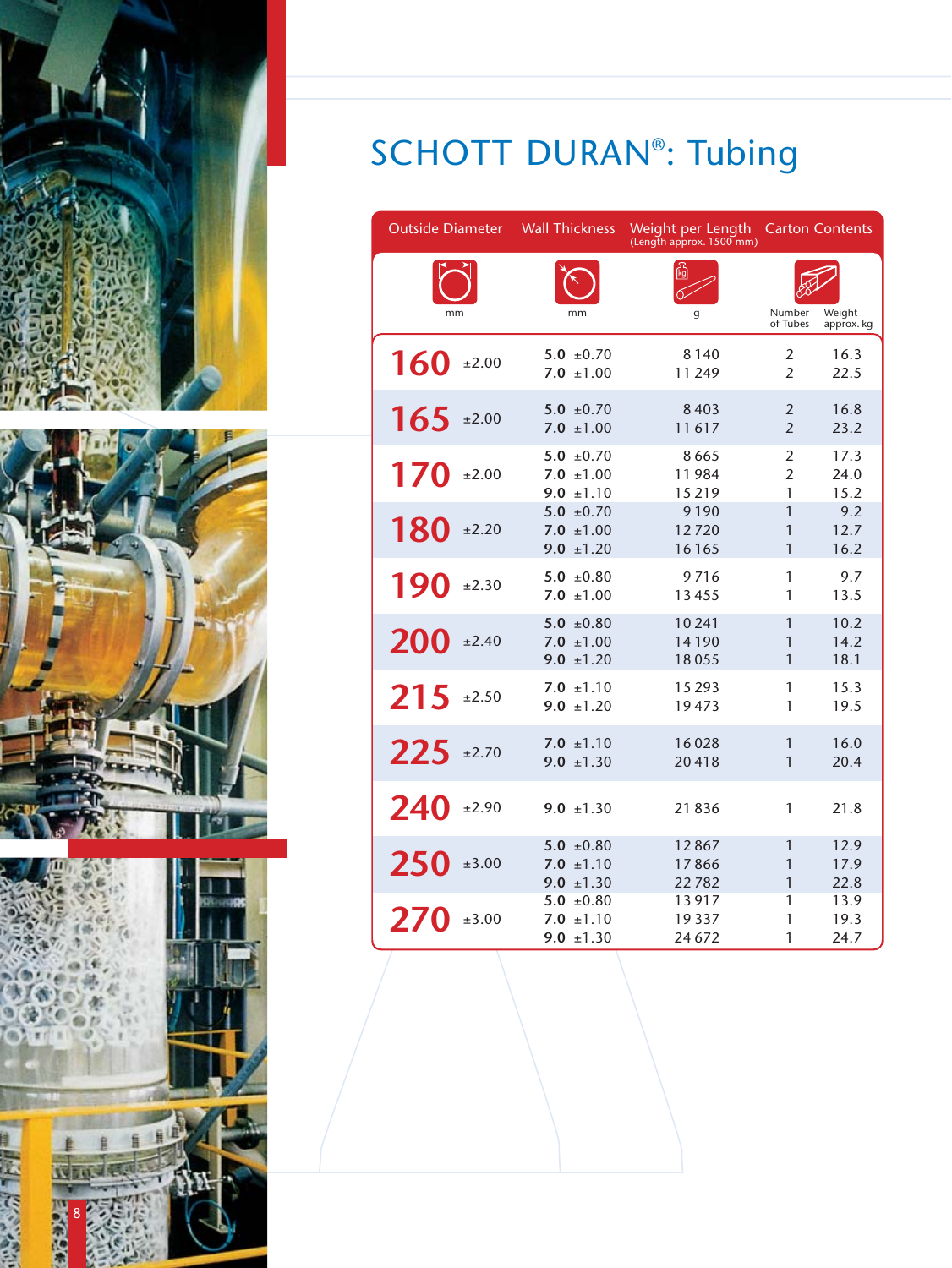

| <b>Outside Diameter</b> Wall Thickness |                 | Weight per Length Carton Contents<br>(Length approx. 1500 mm) |                    |                      |
|----------------------------------------|-----------------|---------------------------------------------------------------|--------------------|----------------------|
|                                        |                 | 碣                                                             |                    |                      |
| mm                                     | mm              | q                                                             | Number<br>of Tubes | Weight<br>approx. kg |
|                                        | $5.0 \pm 0.80$  | 15492                                                         |                    | 15.5                 |
| $300$ ±3.80                            | $7.0 \pm 1.20$  | 21 5 4 2                                                      |                    | 21.5                 |
|                                        | 9.0 $\pm 1.40$  | 27508                                                         |                    | 27.5                 |
|                                        | $7.0 \pm 1.20$  | 22 645                                                        |                    | 22.6                 |
| $315$ $\pm 3.90$                       | 9.0 $\pm$ 1.40  | 28926                                                         |                    | 28.9                 |
| $325$ ±4.00                            | 9.0 $\pm 1.40$  | 29871                                                         |                    | 29.9                 |
|                                        | $10.0 \pm 1.40$ | 33 0 85                                                       |                    | 33.0                 |

*Additional sizes available on request as special production.*

## Tubing for Water Level Indicators

|                    | <b>Outside Diameter</b> Wall Thickness |                 | Weight per Length Carton Contents<br>(Length approx. 2000 mm) |                    |                      |
|--------------------|----------------------------------------|-----------------|---------------------------------------------------------------|--------------------|----------------------|
| mm                 |                                        | mm              | 碣<br>g                                                        | Number<br>of Tubes | Weight<br>approx. kg |
| 9.5 $\pm 0.18$     |                                        | $1.50 \pm 0.10$ | 168                                                           | 100                | 16.8                 |
| 11.5<br>$\pm 0.18$ |                                        | $1.50 \pm 0.10$ | 210                                                           | 64                 | 13.4                 |
| 12.5 $\pm 0.18$    |                                        | $1.50 \pm 0.10$ | 231                                                           | 49                 | 11.3                 |
| $13.5 \pm 0.18$    |                                        | $1.75 \pm 0.10$ | 288                                                           | 49                 | 14.1                 |
| 14.5 $\pm 0.18$    |                                        | $2.25 \pm 0.15$ | 386                                                           | 36                 | 13.9                 |
| $15.5 \pm 0.18$    |                                        | $2.25 \pm 0.15$ | 418                                                           | 25                 | 10.4                 |
| $18.5 \pm 0.18$    |                                        | $2.25 + 0.15$   | 512                                                           | 25                 | 12.8                 |
| 19.5 $\pm 0.18$    |                                        | $2.25 \pm 0.15$ | 544                                                           | 25                 | 13.6                 |
| 20.5               | ±0.25                                  | $2.50 \pm 0.15$ | 630                                                           | 16                 | 10.1                 |
| $24.5 \pm 0.25$    |                                        | $2.50 \pm 0.15$ | 770                                                           | 16                 | 12.3                 |
| 29.5               | $\pm 0.30$                             | $2.75 \pm 0.20$ | 1030                                                          | 9                  | 9.3                  |
| 34.5 $\pm 0.45$    |                                        | $2.75 \pm 0.20$ | 1 2 2 3                                                       | 9                  | 11.0                 |
| 39.5 $\pm 0.45$    |                                        | 3.00 $\pm 0.20$ | 1533                                                          | 9                  | 13.8                 |





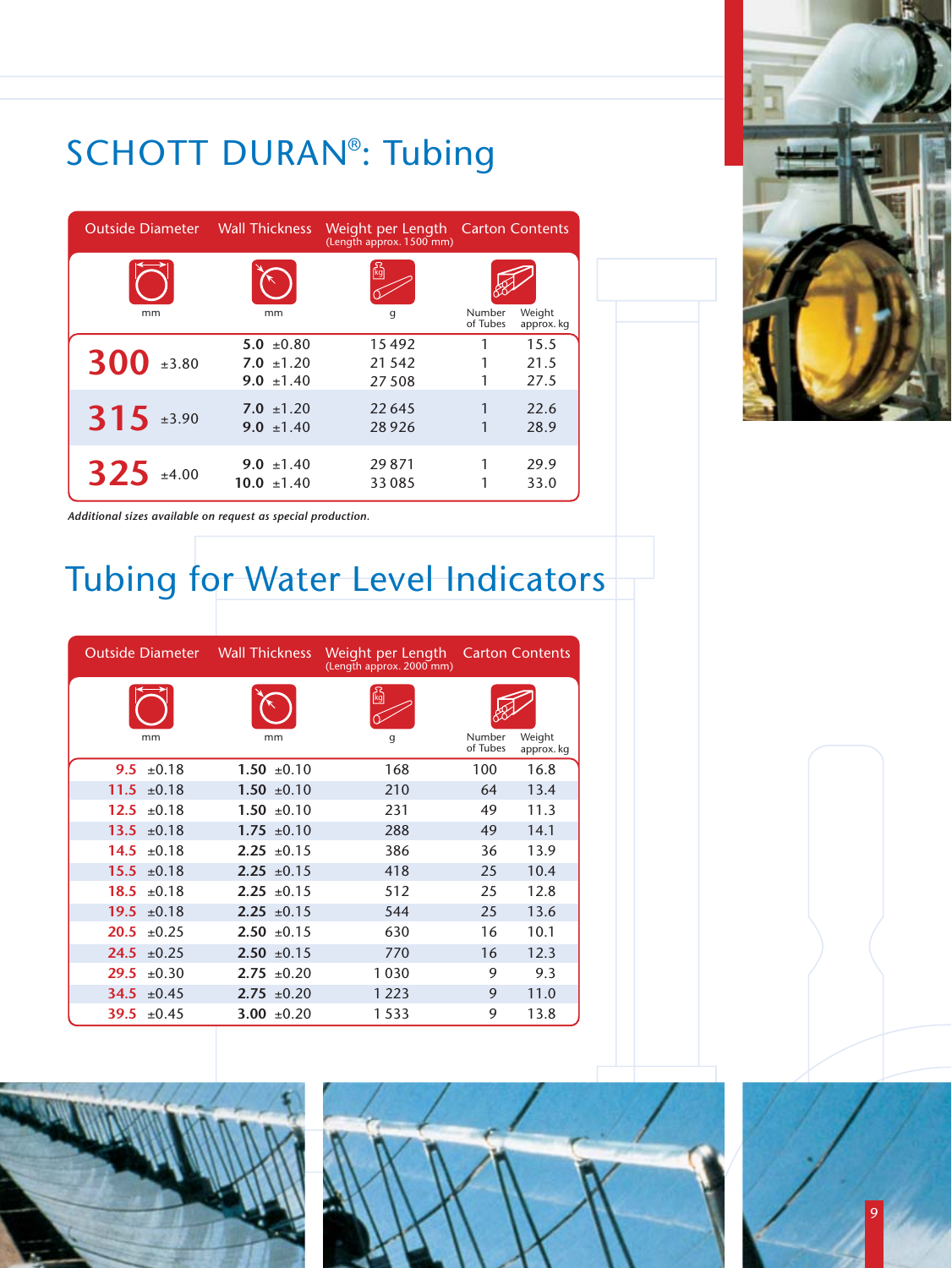## SCHOTT DURAN® : Capillary Rod

|                     |                                                                                                                                  | Outside Diameter Inside Diameter Weight per Length<br>(Length approx. 1500 mm) |                                        | <b>Carton Contents</b>           |
|---------------------|----------------------------------------------------------------------------------------------------------------------------------|--------------------------------------------------------------------------------|----------------------------------------|----------------------------------|
|                     |                                                                                                                                  |                                                                                |                                        |                                  |
| mm                  | mm                                                                                                                               | g                                                                              | Number of Weight                       | Capillaries approx. kg           |
| $4_{\pm 0.20}$      | $0.8 \pm 0.08$                                                                                                                   | 40                                                                             | 250                                    | 10                               |
| $5 \pm 0.20$        | $0.4 \pm 0.08$<br>$0.6 \pm 0.08$<br>$0.8 \pm 0.08$<br>1.2 $\pm 0.08$                                                             | 65<br>65<br>64<br>62                                                           | 154<br>154<br>156<br>161               | 10<br>10<br>10<br>10             |
| $6 \pm 0.20$        | 0.4<br>±0.08<br>$0.8 \pm 0.08$<br>1.2 $\pm 0.08$<br>$1.7 \pm 0.10$<br>2.2 $\pm 0.10$<br>$2.7^{\circ}$<br>±0.10                   | 94<br>93<br>91<br>87<br>82<br>75                                               | 104<br>108<br>110<br>115<br>122<br>133 | 10<br>10<br>10<br>10<br>10<br>10 |
| $7_{\pm 0.25}$      | 0.8 <sub>0</sub><br>±0.08<br>1.2 $\pm 0.08$<br>1.7<br>±0.10<br>2.2 $\pm 0.10$<br>$2.7-$<br>±0.10<br>3.0 <sub>1</sub><br>±0.10    | 127<br>125<br>121<br>116<br>110<br>105                                         | 79<br>80<br>83<br>86<br>91<br>95       | 10<br>10<br>10<br>10<br>10<br>10 |
| $8_{\pm 0.25}$      | 0.8<br>±0.08<br>±0.08<br>1.2 <sub>2</sub><br>1.7 <sub>z</sub><br>±0.10<br>$2.2^{\circ}$<br>±0.10<br>2.7<br>±0.10<br>±0.10<br>3.0 | 166<br>164<br>160<br>155<br>149<br>144                                         | 60<br>61<br>63<br>65<br>67<br>69       | 10<br>10<br>10<br>10<br>10<br>10 |
| $\frac{1}{2}$ ±0.25 | 0.8<br>±0.08<br>1.2 <sub>2</sub><br>±0.08<br>1.7 <sub>z</sub><br>±0.10<br>2.2<br>±0.10<br>2.7<br>±0.10<br>3.0 $\pm 0.10$         | 211<br>209<br>205<br>200<br>194<br>189                                         | 47<br>48<br>49<br>50<br>52<br>53       | 10<br>10<br>10<br>10<br>10<br>10 |

Supplies are effected in cartons.

DENSOPACK® packaging upon request (different weight).

All standard dimensions are available at short notice. All carton contents and weights mentioned are approximate. Special sizes deviating from the standard range in outside diameter, wall thickness, inside diameter, tolerance or length can be produced upon request. Tubing in the outside diameter range 8–40 mm can be coated for scratch protection.

|               | Diameter Weight/Length<br>(Length approx. 1500 mm) Contents |                   | Carton       |
|---------------|-------------------------------------------------------------|-------------------|--------------|
|               |                                                             |                   |              |
| mm            | g                                                           | Number<br>of Rods | Weight<br>kg |
| $3 \pm 0.15$  | 24                                                          | 529               | 12.5         |
| $4 \pm 0.15$  | 42                                                          | 298               | 12.5         |
| $5 \pm 0.15$  | 66                                                          | 183               | 12.0         |
| 6 $\pm 0.15$  | 95                                                          | 140               | 13.2         |
| $7 \pm 0.15$  | 129                                                         | 98                | 12.6         |
| $8 \pm 0.25$  | 168                                                         | 80                | 13.4         |
| $9 \pm 0.25$  | 213                                                         | 63                | 13.4         |
| 10 $\pm 0.25$ | 263                                                         | 45                | 11.8         |
| $12 \pm 0.25$ | 378                                                         | 35                | 13.2         |
| 14 $\pm 0.35$ | 515                                                         | 24                | 12.4         |
| $16 \pm 0.35$ | 672                                                         | 20                | 13.4         |
| $18 \pm 0.45$ | 851                                                         | 20                | 17.0         |
| $20 \pm 0.45$ | 1050                                                        | 16                | 16.8         |
| $22 \pm 0.50$ | 1271                                                        | 12                | 15.3         |
| $24 \pm 0.50$ | 1512                                                        | 12                | 18.2         |
| $26 \pm 0.60$ | 1775                                                        | 9                 | 16.0         |
| $28 \pm 0.90$ | 2059                                                        | 9                 | 18.5         |
| 30 $\pm 0.90$ | 2 3 6 3                                                     | 6                 | 14.2         |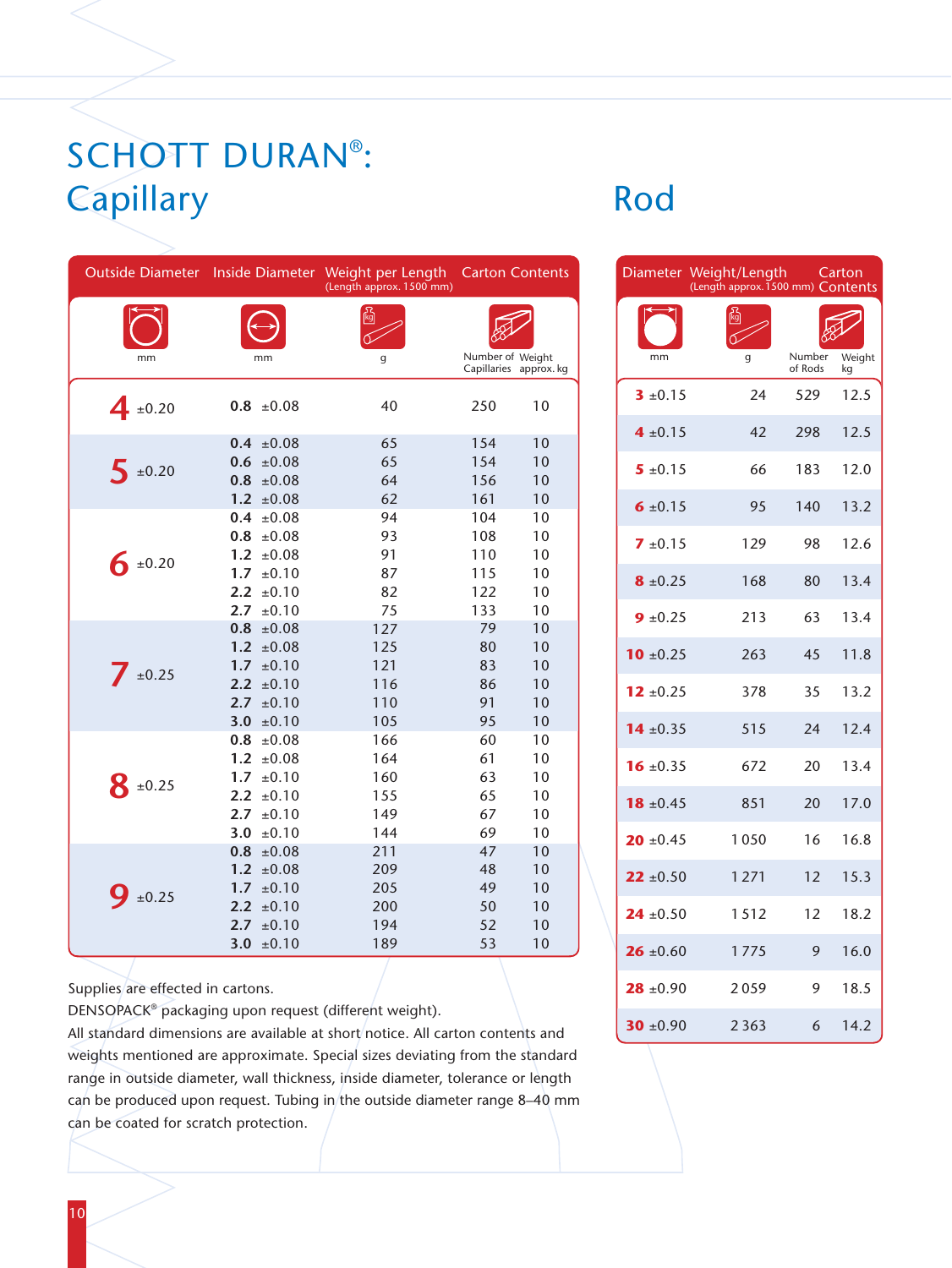

### The Glass

DURAN® is a special borosilicate glass of the first hydrolytic class. Its invention was one of Otto Schott's great achievements. Laboratory and chemical plant technology would be unthinkable without DURAN® tubing, capillary and rod, which provide the basis for custom-made solutions to specific problems.

#### The Advantages

Products made from DURAN® are wellknown for their stability, good workability and high thermal shock resistance. DURAN® has a very low rate of thermal expansion which makes it an excellent material for laboratory glassware and for use in largescale technological plants in the chemical apparatus industry. Products made from DURAN® are resistant to corrosion and remain absolutely neutral, even to aggressive chemicals, in nearly all fields of chemistry. This gives them a great advantage over other materials. Borosilicate glass is extremely resistant to water, acids, salt solutions, organic substances and halogen. Tubing, capillary and rod of DURAN® also have a high alkali resistance. For physical and chemical properties, please see technical data on the following pages.

The large range of tubing, capillary and rod provides a very high level of precision in all dimensions. These products are also available in the form of thermally prestressed components for use in demanding conditions.

### The Quality

As with every SCHOTT product, DURAN<sup>®</sup> tubing, capillary and rod are manufactured using the latest technology. Products made from DURAN® Borosilicate Glass 3.3 by SCHOTT correspond to the main international standards (for example, ISO 3585 and ASTM E438 Type I, Class A). The entire production process is electronically controlled and comprehensively monitored by a Quality Assurance System. SCHOTT is certified according to DIN EN ISO 9001 by TÜV CERT.

The corresponding quality criteria are described in the Technical Terms of Supply.

### Further Processing

There are widespread fields of application for DURAN® tubing, capillary and rod. The main area of use is in the laboratory and chemical industries, ranging from simple test tubes to filter apparatus and diverse types of cooling and distilling plants.

Tubing, capillary and rod of DURAN® Borosilicate Glass 3.3 are also to be found in large-scale chemical and sewage plants, in pipeline construction, in measuring and controlling techniques, and increasingly in environmental technology, for example in solar collectors and waste gas desulphurization plants. Other technical fields of application are, for example, heat exchangers, flameproof tubes and flowmeters.

In the craft sector this glass is used to produce unique works of art, from a simple candlestick to filigree wine and champagne glasses.

#### The Manufacturer

SCHOTT manufactures special glass tubing, capillary and rod in a wide range of glass types and dimensions for a multitude of applications. With an annual production of approx. 67,000 tons, SCHOTT is one of the leading manufacturers of special glass tubing worldwide. Glass processors in more than 70 countries all over the world appreciate their long-standing experience, know-how and quality. Alongside the most modern melting and production methods for special glass, SCHOTT also offers the highest standards of precision in the processing sector: one of their particular talents lies in the field of highly-automatic finish grinding for tubing and rod in small diameters. In order to help you find the optimum solution, we would be pleased to work together with you and answer any questions you may have concerning further processing for glass tubing and rod.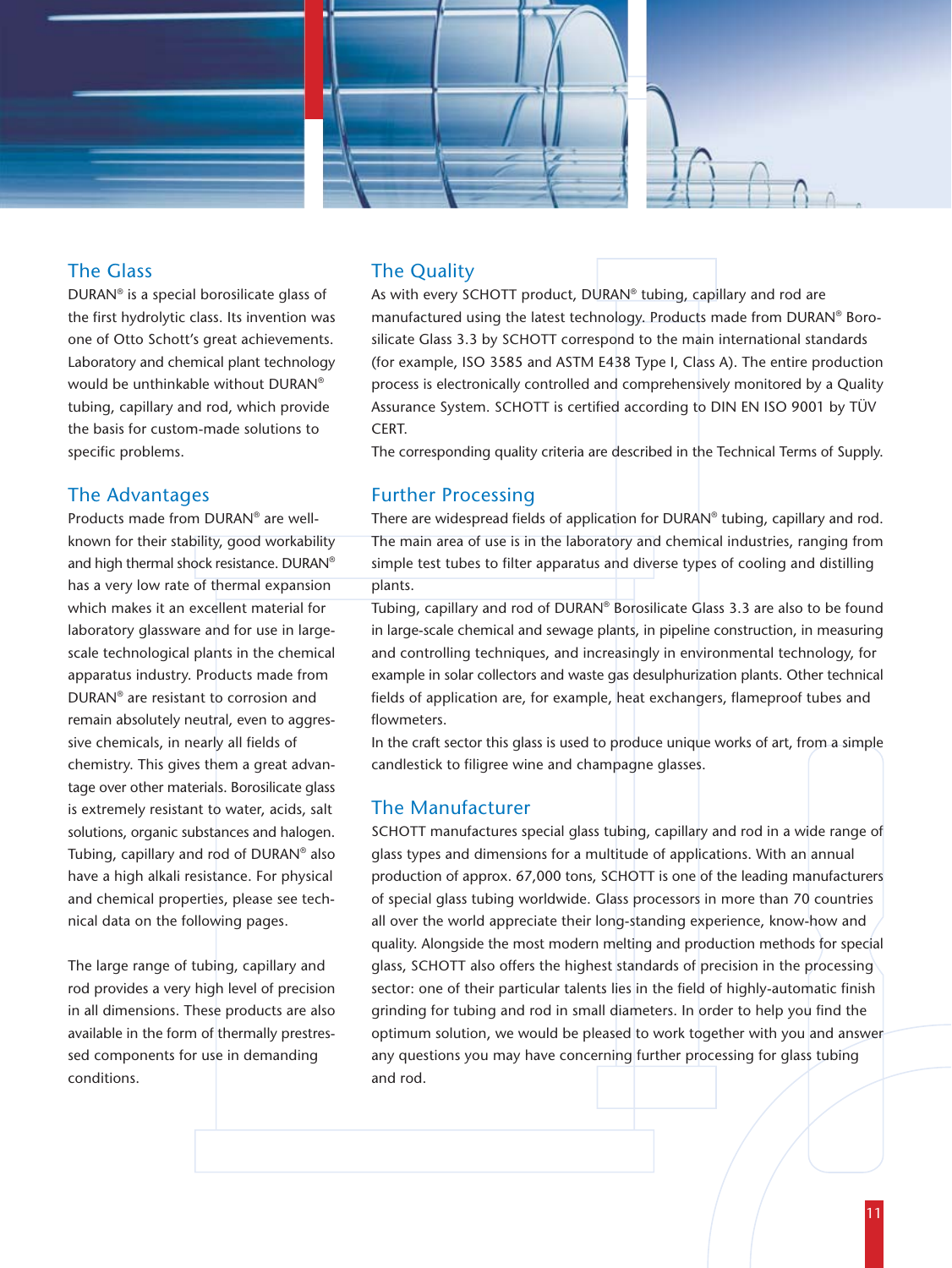## SCHOTT DURAN® : Physical and Chemical Properties



### Physical Data

| Coefficient of mean linear thermal expansion                       |                                     |                                            |           |                                                             |
|--------------------------------------------------------------------|-------------------------------------|--------------------------------------------|-----------|-------------------------------------------------------------|
| $\alpha$ (20°C; 300°C) acc. to ISO 7991                            | $3.3 \cdot 10^{-6}$ K <sup>-1</sup> |                                            |           |                                                             |
| Transformation temperature $T_q$                                   |                                     | 525 $\degree$ C                            |           |                                                             |
| Temperature of the glass                                           | $10^{13}$                           | (annealing point)                          |           | 560 °C                                                      |
| at viscosity $\eta$ in dPa $\cdot$ s:                              | $10^{7.6}$                          | (softening point)                          |           | 825 °C                                                      |
|                                                                    | 10 <sup>4</sup>                     | (working point)                            |           | 1260 °C                                                     |
| Maximum short-time working temperature                             |                                     |                                            |           | 500 °C                                                      |
| Density $\rho$ at 25 °C                                            |                                     |                                            |           | 2.23 $q \cdot cm^{-3}$                                      |
| Modulus of elasticity E (Young's modulus)                          |                                     | $63 \cdot 10^3$ N $\cdot$ mm <sup>-2</sup> |           |                                                             |
| Poisson's ratio $\mu$                                              |                                     |                                            |           | 0.20                                                        |
| Thermal conductivity $\lambda_{\mathsf{w}}$ at 90 °C               |                                     |                                            |           | $1.2 W \cdot m^{-1} \cdot K^{-1}$                           |
| Temperature for the specific electrical resistance                 |                                     |                                            |           |                                                             |
| of 10 <sup>8</sup> $\Omega$ · cm (DIN 52326) t <sub>k 100</sub>    |                                     |                                            |           | 250 °C                                                      |
| Logarithm of the electric volume resistivity ( $\Omega \cdot cm$ ) |                                     |                                            | at 250 °C | 8                                                           |
|                                                                    |                                     |                                            | at 350 °C | 6.5                                                         |
| Dielectric properties (1 MHz, 25 °C)                               |                                     |                                            |           |                                                             |
| 4.6<br>Dielectric constant (permittivity) $\varepsilon$            |                                     |                                            |           |                                                             |
| Dielectric loss factor (dissipation factor) tan $\delta$           |                                     |                                            |           | $37 \cdot 10^{-4}$                                          |
| Refractive index ( $\lambda$ = 587.6 nm) n <sub>d</sub>            |                                     |                                            |           | 1.473                                                       |
| Stress-optical coefficient (DIN 52314) K                           |                                     |                                            |           | $4.0 \cdot 10^{-6}$ mm <sup>2</sup> $\cdot$ N <sup>-1</sup> |

### Pressure Resistance of DURAN® Tubing and Capillary

The following equations apply to stress-free tubing and cylindrical hollow bodies with a circular profile, uniform wall thickness and open ends, free from thermal load, under internal positive pressure and external negative pressure.

Calculation of pressure resistance (p) for a given Wall Thickness (WT) and a given Outside Diameter (OD):

Calculation of the Wall Thickness (WT) at a given pressure resistance (p) and a given Outside Diameter (OD):

*OD = Outside Diameter in mm WT = Wall Thickness in mm*

 $WT = \frac{OD \cdot p}{p}$  $20 \cdot \frac{\cancel{K}}{\cancel{c}} + \cancel{p}$  $p = \overline{OD - WT}$  $WT \cdot 20 \cdot \frac{K}{S}$ 

 $p = \text{pressure Resistance in bar}$  *K* = Permissible Load =  $7 \frac{N}{mm^2}$ 

According to EN 1595 *Pressure equipment made from Borosilicate Glass 3.3 – General rules for design, manufacture and testing,* DURAN® Borosilicate Glass is an approved material and may be used for the construction of pressure equipment. The pressure equipment producer assumes full responsibility for the choice of correct quality tubing, design and manufacture.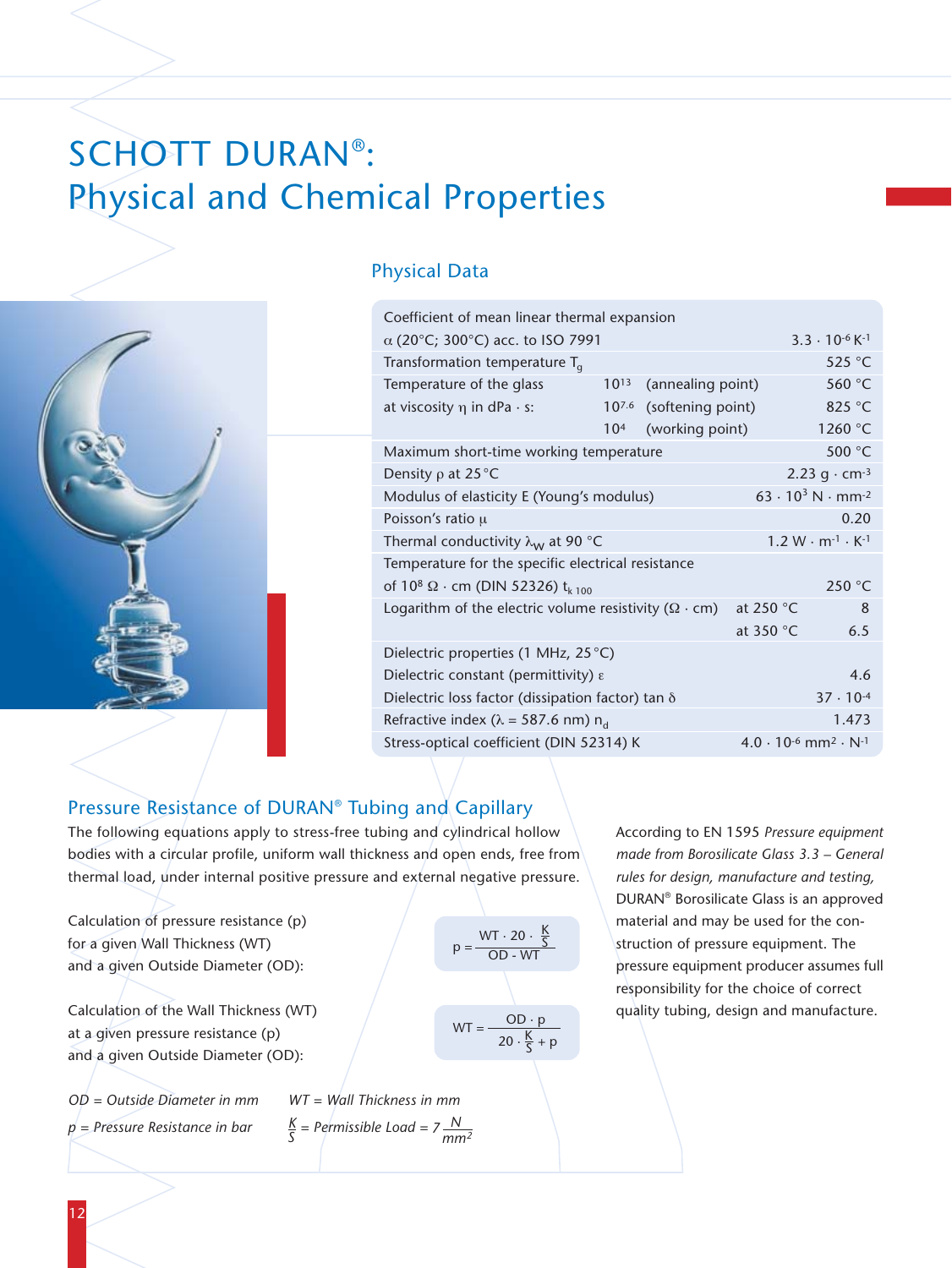



Pressure resistance (p) is also influenced by the following:

- Difference in temperature between inside and outside wall
- Surface Quality
- End Finish
- Observance of Conditions of Installation as per Pressure Vessel Regulations
- Tubing Length

Exact calculations are available on request.

Other points to be considered:

- AD 2000-leaflet N 4, edition 2000-10: *Pressure vessels made of glass*, with encl.1, edition 2000-10: *Evaluation of faults in walls of glass pressure containers*
- AD 2000-leaflet B 1, edition 2000-10: *Cylindrical and spherical shells under internal pressure overload*

#### Resistance to Thermal Shock

According to ISO 718, the resistance to thermal shock is the difference in temperature between the hot test sample and the cold water bath (room temperature) at which 50 % of all test samples show a tendency to crack when quickly immersed. Resistance to thermal shock of tubing, capillary and rod is dependent on the wall thickness, the shape and size of the quenched area, the state of the surface, the stress which may be present and the end finish. Fast, uneven heating or cooling can easily lead to breakage as a result of tensile strength. It is recommended not to exceed a temperature difference of 120 °C. For large wall thicknesses, this temperature is limited to lower values. Listed below are some measured values to illustrate the resistance to thermal shock of DURAN® Borosilicate Glass 3.3 tubing and rod. These should be used only as reference values as considerable differences between tubing/rod of the same dimensions are possible.

#### Tubing **Rod** Rod

OD 50.5/WT 5.00 mm: 220 °C Diam. 24.0 mm: 140 °C OD 133.0/WT 7.00 mm: 180 °C OD 120.0/WT 8.00 mm: 180 °C

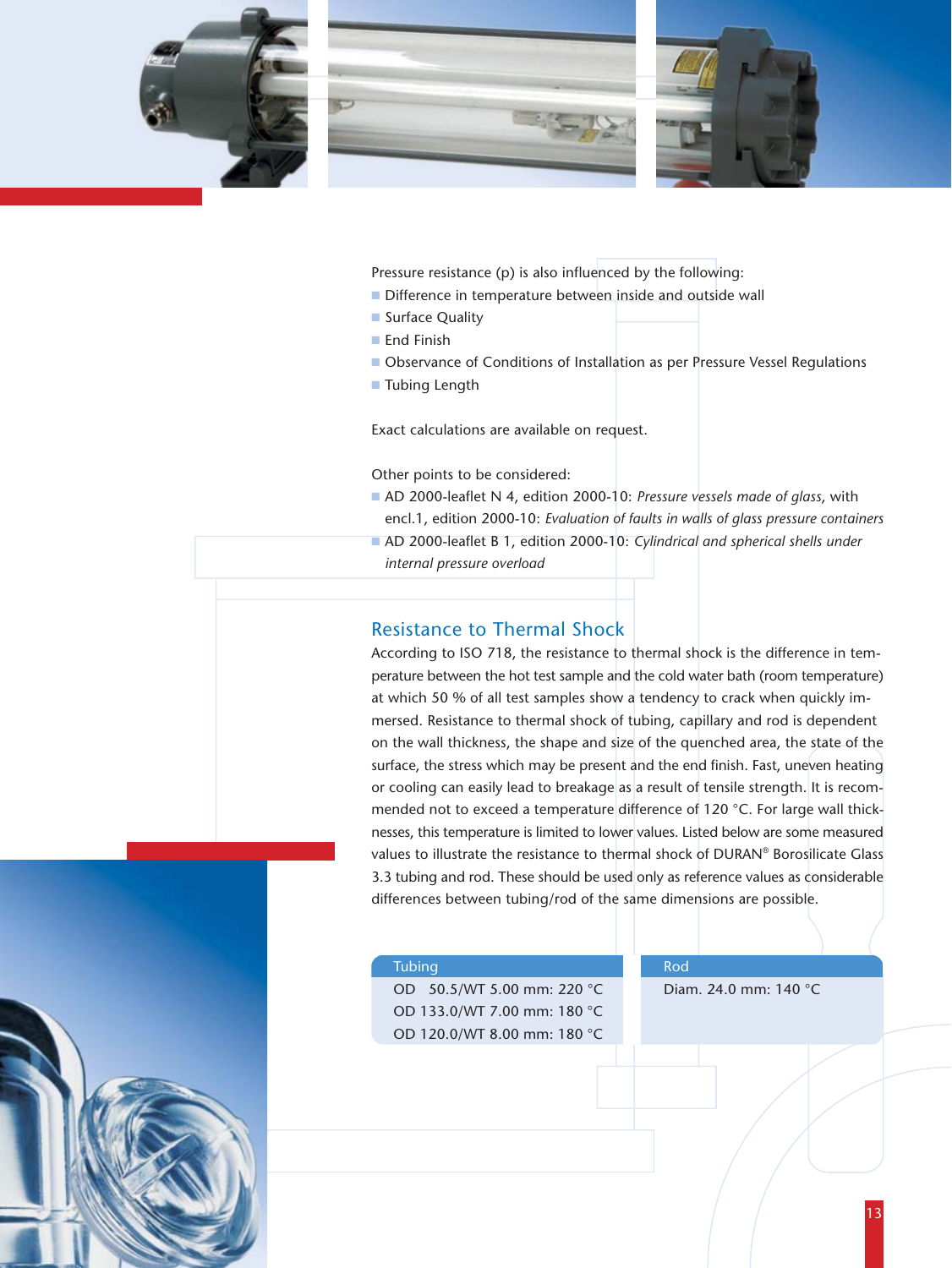





## SCHOTT DURAN<sup>®</sup>: Physical and Chemical Properties

### Chemical Composition

(main components in approx. weight %)

| SiO <sub>2</sub> | R C | $Na2O + K2O$ | Al,O |  |
|------------------|-----|--------------|------|--|
|                  |     |              |      |  |

## Chemical Resistance

| Hydrolytic Class (ISO 719) | HGB <sub>1</sub> |
|----------------------------|------------------|
| Acid Class (DIN 12116)     | S 1              |
| Alkali Class (ISO 695)     | A 2              |

DURAN® Borosilicate Glass 3.3 is highly resistant to water, neutral and acid solutions, concentrated acids and acid mixtures, and to chlorine, bromine, iodine and organic substances. The chemical resistance of this glass is superior to that of most metals and other materials, even when exposed to long processing periods and temperatures above 100 °C.

A slight release of mainly monovalent ions takes place after exposure of the glass to water or acids. A very thin layer of impervious silica gel is subsequently formed on the surface of the glass which in turn slows down further attack. Acid, hot phosphoric acid and alkaline solutions attack the glass surface as a function of concentration and temperature.

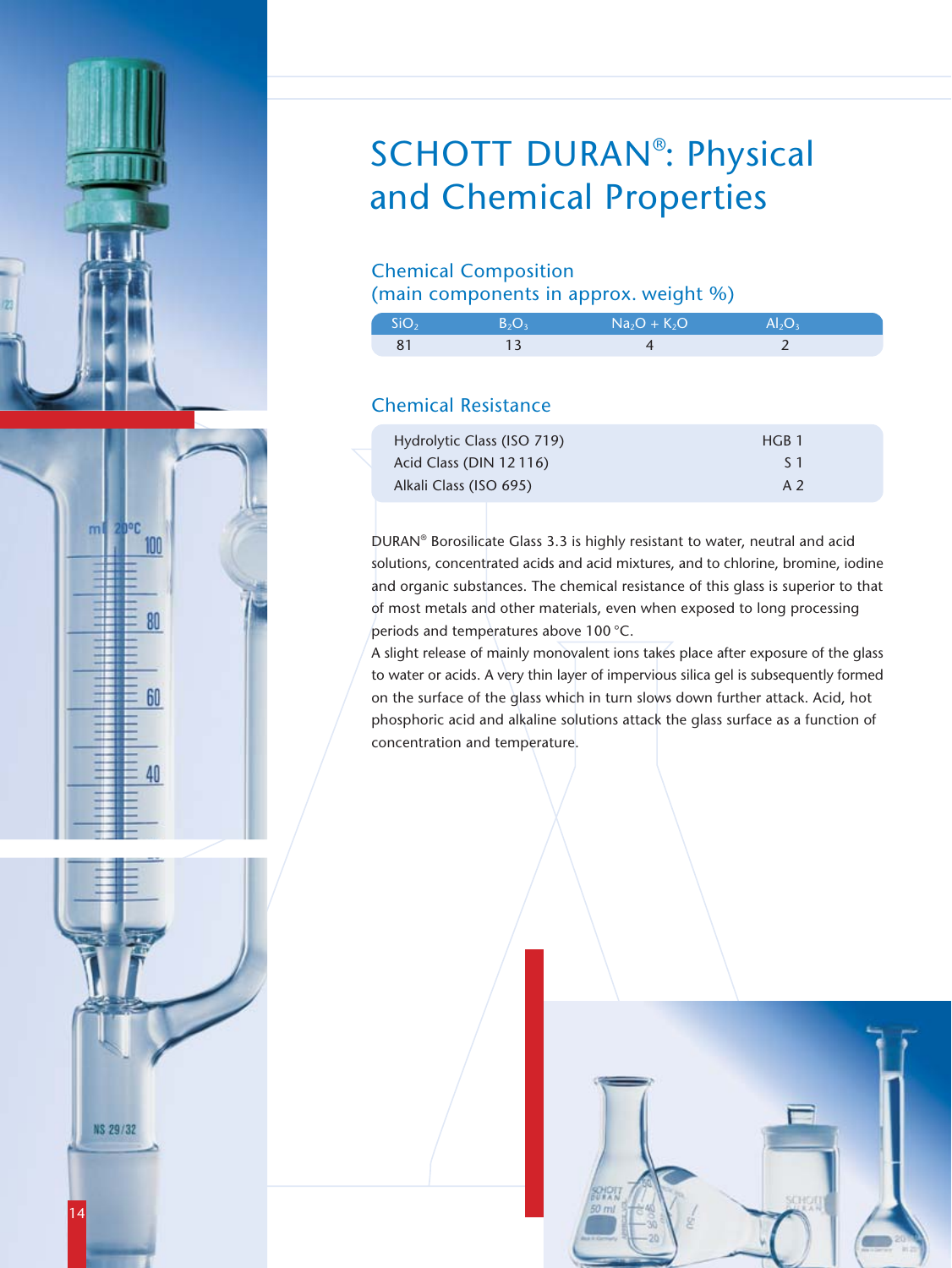

### Transmission



### Hints on Processing

The excellent properties of DURAN® tubing, capillary and rod provide for good workability when forming and cutting the glass with the normal techniques for technical glass. To eliminate temporary stress as a result of the working process, the glass should be well heated to a maximum temperature of 550 °C and kept at this level for a maximum of 30 minutes; for a thinner wall only a fraction of this period is necessary. In order not to affect the chemical stability of the glass, annealing time should be kept as short as possible. We recommend the annealing temperatures given in the table below:

#### **Annealing Schedule**

| Wall Thickness in mm |               | Temperature Range:      |                       |
|----------------------|---------------|-------------------------|-----------------------|
|                      | 550 to 480 °C | 480 to 400 $^{\circ}$ C | 400 to $20^{\circ}$ C |
| 3                    | 12 °C/min     | 24 °C/min               | up to $480 °C/min$    |
| 6                    | 3 °C/min      | 6 °C/min                | up to $120 °C/min$    |
| 12                   | 0.8 °C/min    | 1.6 °C/min              | up to $32 °C/min$     |

If an article needs to be annealed several times, the sum of all annealing periods at 550 °C should not exceed 2 hours. DURAN® products can be fused stress-free with borosilicate glasses of the same type and can be processed and annealed at the same temperatures. Printing on DURAN® tubing, capillary and rod can be done with silver copper diffusion and screen-printing dyes.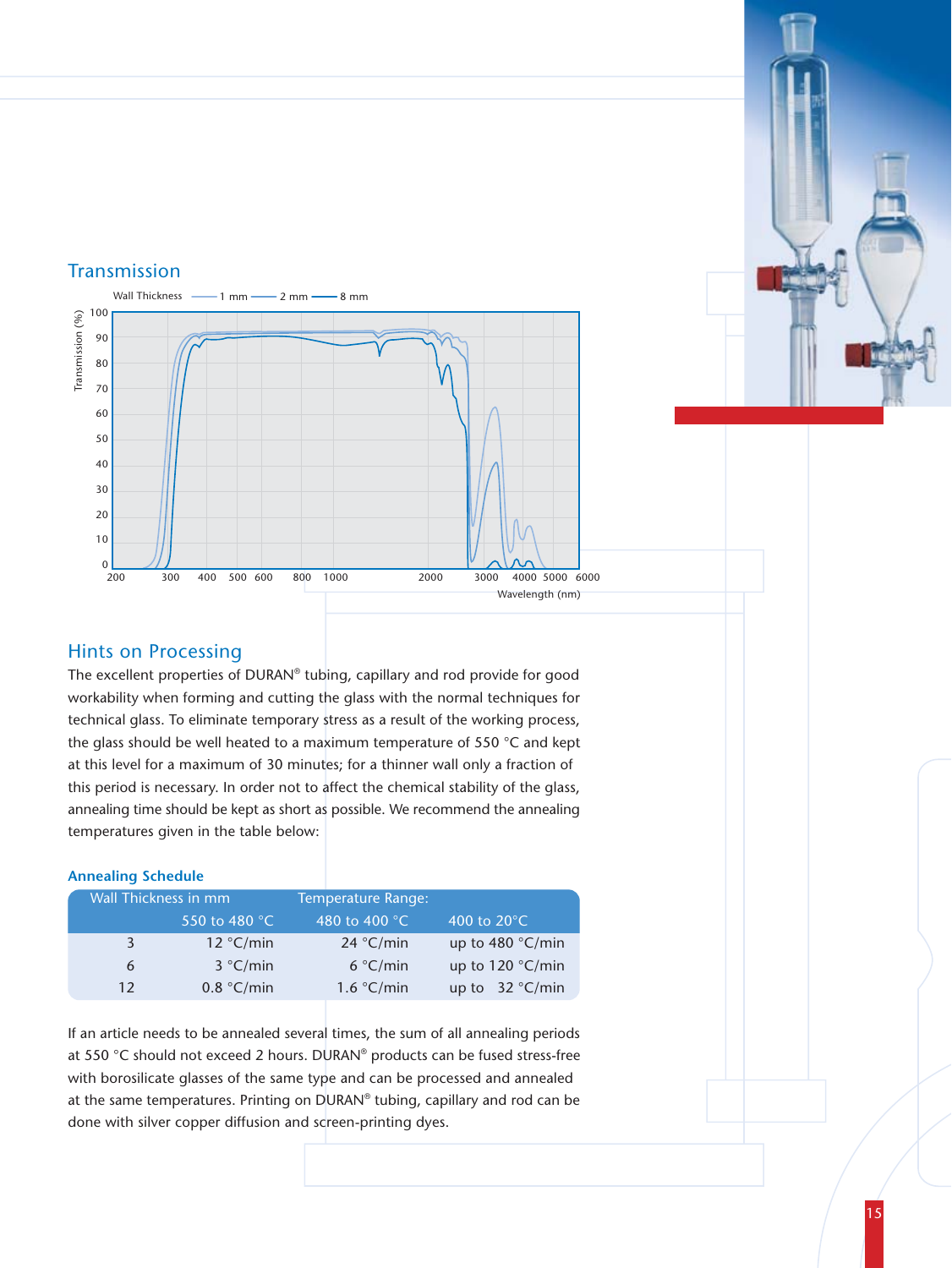

## SCHOTT DURAN® : Quality Data

### Length

The standard length is:

| for Tubing                            | $1500^{+10}$ mm       |
|---------------------------------------|-----------------------|
| for Capillary and Rod                 | $1500 \pm 30$ mm      |
| for Tubing for Water Level Indicators | 2000 $^{+10}_{-0}$ mm |

Special lengths of tubing, ranging from 1000 to 7500 mm, are available on request depending on the outside diameter.

Glass cuttings are also available in lengths from 0.3 to 1000 mm (OD max. 40 mm) on request.

## **Circularity**

Circularity according to ISO 1101 is dependent on the Outside Diameter  $(OD)^{1}$ . The following maximum values have been laid down:

| <b>Tubing</b>         |                               |
|-----------------------|-------------------------------|
| $OD < 200$ mm         | $t_{max}$ 0.7 % of nominal OD |
| $OD \ge 200 - 325$ mm | $t_{max}$ 1.0 % of nominal OD |
| Capillary             |                               |
| $OD < 10$ mm          | $t_{max}$ 1.0 % of nominal OD |
| Rod                   |                               |
| $OD < 20$ mm          | $t_{max}$ 1.0 % of nominal OD |
| $OD \ge 20 - 30$ mm   | $t_{max}$ 1.5 % of nominal OD |

*1)Note: The term "Out-of-round" or "Ovality" used in practice means the difference between maximum and minimum OD in a measuring plane vertical to the tubing length axis. The value is twice as high as the circularity value.*

### Siding

Siding greater than 12 % of the nominal Wall Thickness within one cross section is not permitted.

## Straightness

Values for Straightness according to ISO 1101 are as follows:

| OD $3 - 6$ mm           | max. 4.0 mm / 1500 mm |
|-------------------------|-----------------------|
| $OD \ge 6 - < 30$ mm    | max. 1.5 mm / 1000 mm |
| $OD \ge 30 - 100$ mm    | max. 2.0 mm / 1400 mm |
| $OD \ge 100 - < 200$ mm | max. 2.5 mm / 1400 mm |
| $OD \geq 200$ mm        | max. 3.0 mm / 1400 mm |
|                         |                       |



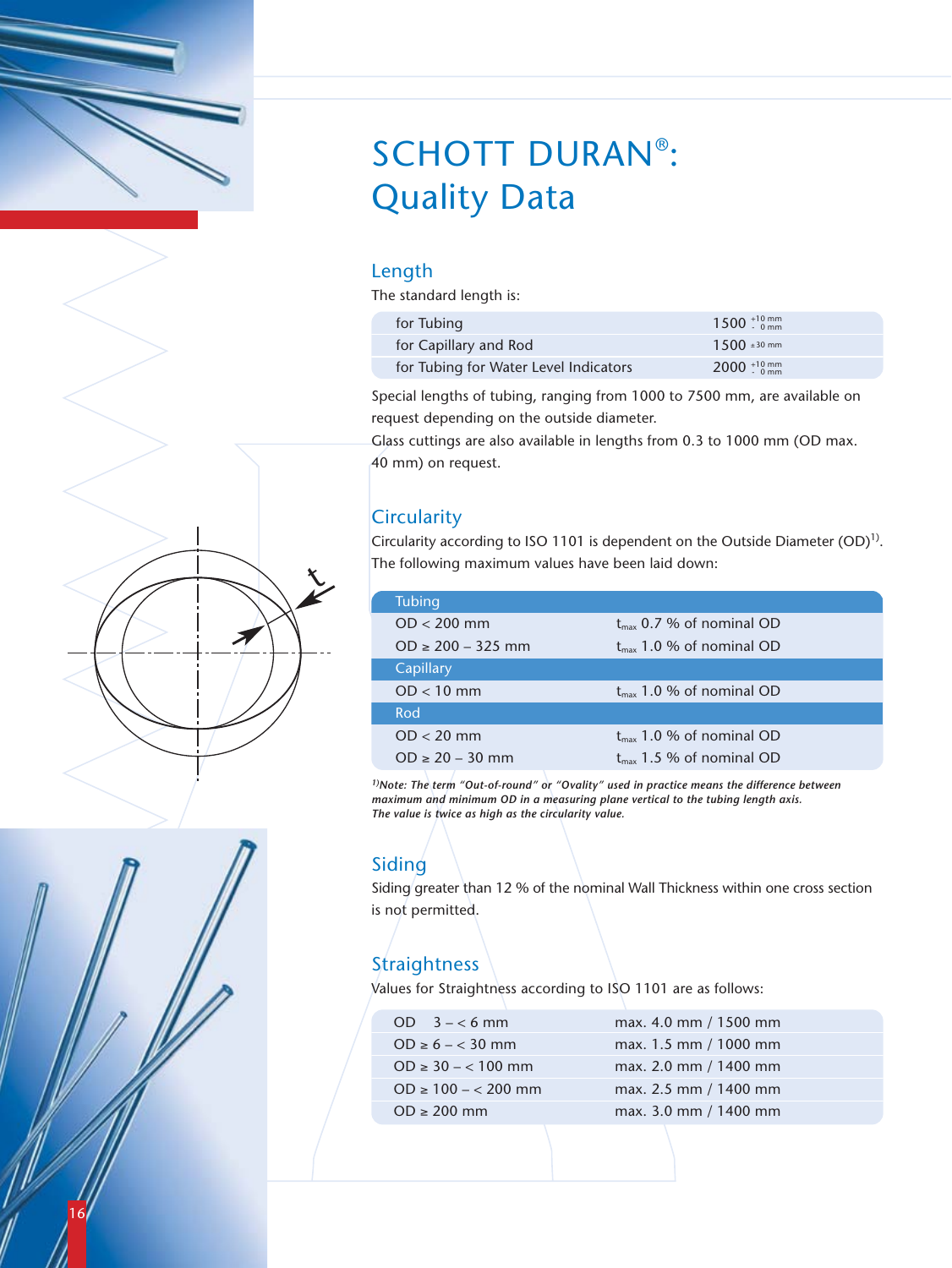#### Stress

|                           | $WT < 2$ mm | $WT$ 2 – 4 mm $WT > 4$ mm |    |
|---------------------------|-------------|---------------------------|----|
| Longitudinal Stress (MPa) | 3.0         | 2.0                       | 15 |
| Edge Stress (MPa)         | 4.0         | 3.0                       | 25 |

*OD = Outside Diameter WT = Wall Thickness*

### Stones and Knots

| <b>Stones</b>                 | Stones/kg glass |  |
|-------------------------------|-----------------|--|
| Size $< 0.3$ mm               | permitted       |  |
| $Size \ge 0.3 - 1.0$ mm       | max. 2          |  |
| Size $\geq 1.0 - \leq 2.0$ mm | max.1           |  |
| Size > 2.0                    | not permitted   |  |
| <b>Knots</b>                  |                 |  |
|                               | Knots/kg glass  |  |
| $Size < 0.3$ mm               | permitted       |  |
| $Size \ge 0.3 - 1.0$ mm       | max. 4          |  |
| Size $\geq 1.0 - \leq 3.0$ mm | max. 2          |  |
| Size > 3.0                    | not permitted   |  |

The size of the stone or knot is measured by the size of the core.

### Airlines

#### **Length**

The aggregate airline length is the sum of all airlines  $\geq 15$  mm length. The permitted aggregate airline length is 0.8 m/10 m tubing. Airlines < 15 mm (seeds): max. 20/kg glass

#### **Width**

Airlines wider than 1.0 mm are not permitted for OD  $\leq 100$  mm. Airlines wider than 2.0 mm are not permitted for OD > 100 mm. Airlines wider than 4.0 mm are not permitted for OD > 300 mm.

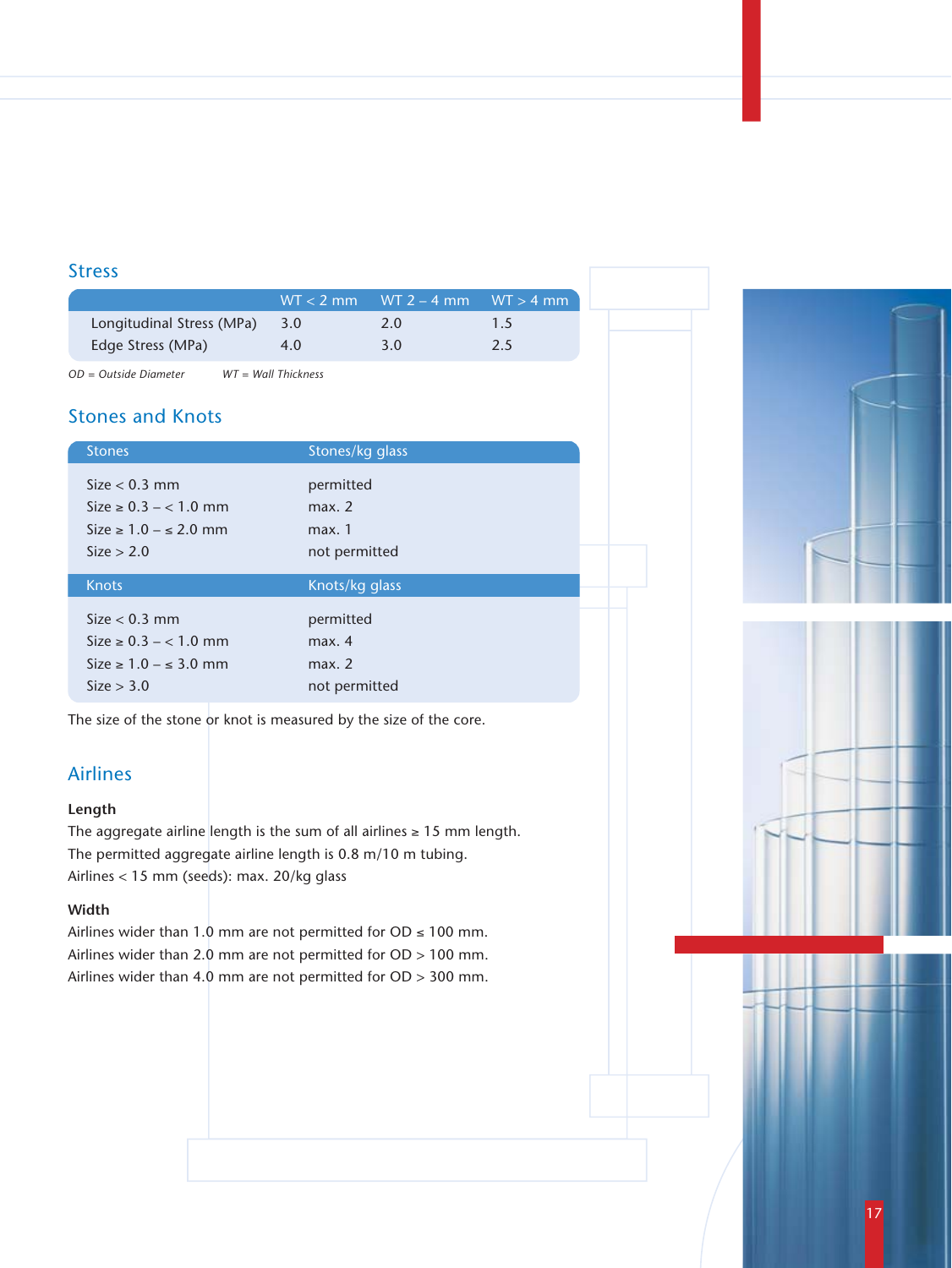## SCHOTT DURAN® : Quality Data

## End Executions and Square Cut for Standard Range

#### **End Executions**

|               | <b>Outside Diameter</b> | <b>Wall thickness</b>    | <b>End executions</b> |
|---------------|-------------------------|--------------------------|-----------------------|
|               | $(OD)$ in mm            | $(WT)$ in mm             |                       |
| <b>Tubing</b> | < 4.00                  |                          | Untreated             |
|               | $4.00 - 5.99$           | $\overline{\phantom{a}}$ | Sealed                |
|               |                         | < 0.70                   | Edge dawn in          |
|               | $\ge 6.00$              | $0.70 - 8.99$            | Normally fused **     |
|               |                         | $\ge 9.00$               | Plain cut             |
| Capillary     | < 4.00                  |                          | Untreated             |
|               | $4.00 - 9.00$           |                          | Sealed                |
| Rod           | $3.00 - 30.00$          |                          | Untreated             |
|               |                         |                          |                       |

*\*\*Bead Thickness approx. 0.1 mm*

Further end executions are possible upon request.

### **Square Cut for Tubing**

| <b>Outside Diameter</b> | Limited Value in mm |     |  |  |
|-------------------------|---------------------|-----|--|--|
| (OD) Range in mm        |                     |     |  |  |
| < 6                     | not rated           |     |  |  |
| $6 - 59$                | $WT \le 3.2$ : 2.5  |     |  |  |
|                         | WT > 3.2: 3.5       |     |  |  |
| $60 - 99$               |                     | 3.0 |  |  |
| $100 - 199$             |                     | 4.0 |  |  |
| $\geq 200$              |                     | 5.0 |  |  |
|                         |                     |     |  |  |



## Technical Terms of Supply

Detailed information on permissible faults, definition of faults, testing methods and testing units is available on request. In case of quality complaints the "Technical Terms of Supply for Special Glass Tubing for DURAN® standard applications" or, where applicable individual agreements, are binding.

## Packaging

#### **Standard:** Cartons

#### **On request:** DENSOPACK®

Glass tubes are layered into bundles with a square or rectangular cross-section. They are packed into the geometrically tightest space and then covered at each end with transparent shrink film. This means that no movement of the tubing is possible during transport, so that the pack is more stable and resilient. The shrink film at each end of the bundle closes each tube and provides the very best protection against contamination.

DENSOPACK® is available up to an outside diameter of 50 mm.

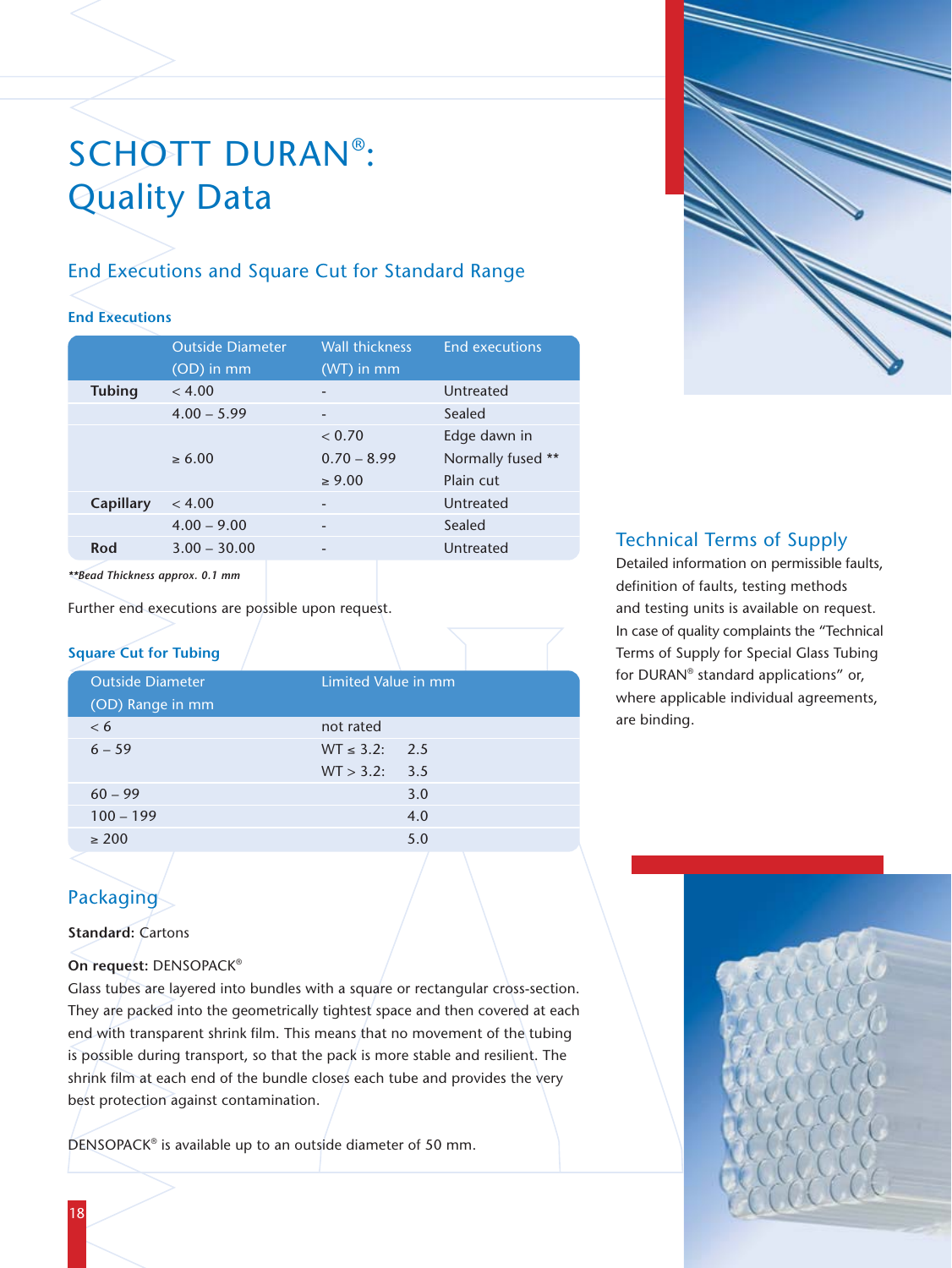## The Product Range for Technical Applications

#### SCHOTT AR-Glas®

Special glass tubing (Hydrolytic Class 3) for the manufacture of pharmaceutical primary packaging (e.g. for solid oral medicines), for the field of medicine (e.g. disposables and pipettes) and for the cosmetic and food industries, tubes and rod for technical applications (e.g. solar collectors), and for the production of various glassblown products.

#### SCHOTT CONTURAX®

Special glass profiles for decorative and technical lighting, interior decorating, and use in commercial art; for further processing into perfume vials in the cosmetics industry.

#### SCHOTT DURAN®

Chemically and thermally highly resistant borosilicate glass tubing, capillary and rod (Hydrolytic Class 1) for a variety of applications, e.g. for the manufacture of glass apparatus, equipment and technical fittings; glass tubing and rod for special technical fields of application (e.g. explosion-proof light fittings, heat exchanger tubing, solar collectors), for processing into vials for medical and pharmaceutical applications and the field of commercial art.

#### SCHOTT DURATAN®

Thermally prestressed (tempered) DURAN®. Thermal prestressing noticeably improves the shock resistance of the glass. Main field of application: Explosion-proof light fittings.

#### SCHOTT DUROBAX®

Chemically highly resistant special glass tubing (Hydrolytic Class 1), especially suited for processing into pipettes, test tubes and glass syringes.

In addition to these glass types we produce approx. 50 other special glasses – especially formulated to help you find solutions to your technical problems.

*AR-Glas®, CONTURAX®, DENSOPACK®, DURAN®, DUROBAX®, DURATAN® and ILLAX® are registered trademarks of SCHOTT Group companies.*

*Subject to technical alteration.*

*We thank our customers and partners for their kind assistance in providing product samples and photos.*

### SCHOTT ILLAX®

Chemically highly resistant special glass tubing (Hydrolytic Class 2) for the manufacture of double tip ampoules, vials and other pharmaceutical primary containers. ILLAX for technical application, e.g. for the production of adhesive anchors (glass dowels).

### Aluminosilicate Glasses

Special glass tubing which is resistant to high temperatures, is alkali-free and can be fused to molybdenum, used in particular for the production of halogen lamps for automotive and general lighting purposes.

### Lead glasses

Electrically highly insulating with a low melting point, special glass tube cuttings are used for the hermetic sealing of electronic components for the production of microdiodes.